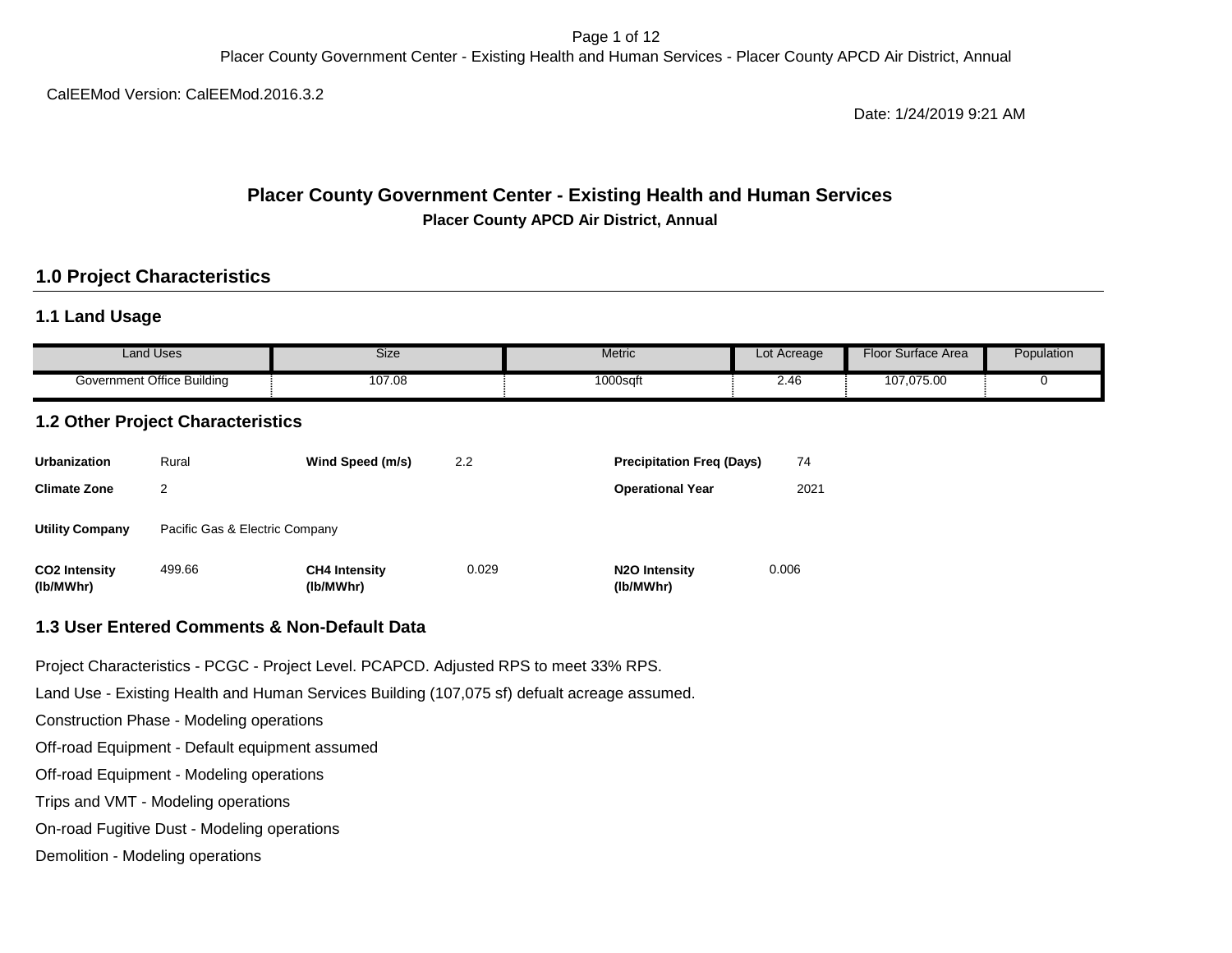#### Page 2 of 12 Placer County Government Center - Existing Health and Human Services - Placer County APCD Air District, Annual

Grading - Modeling operations

Architectural Coating - Modeling operations

Vehicle Trips - Update trip rate to meet trips presented in traffic report (Fehr and Peers)

 $V$ ehicle Emission Factors -  $E = V$ 

| Table Name                | Column Name                  | <b>Default Value</b> | <b>New Value</b> |
|---------------------------|------------------------------|----------------------|------------------|
| tblConstDustMitigation    | WaterUnpavedRoadVehicleSpeed |                      | 15               |
| tblConstructionPhase      | <b>NumDays</b>               | 3.00                 | 0.00             |
| tblGrading                | AcresOfGrading               | 0.00                 | 4.50             |
| tblLandUse                | LandUseSquareFeet            | 107.080.00           | 107.075.00       |
| tblOffRoadEquipment       | OffRoadEquipmentUnitAmount   | 1.00                 | 0.00             |
| tblProjectCharacteristics | CO2IntensityFactor           | 641.35               | 499.66           |
| tblProjectCharacteristics | UrbanizationLevel            | Urban                | Rural            |
| tblVehicleTrips           | WD TR                        | 68.93                | 31.68            |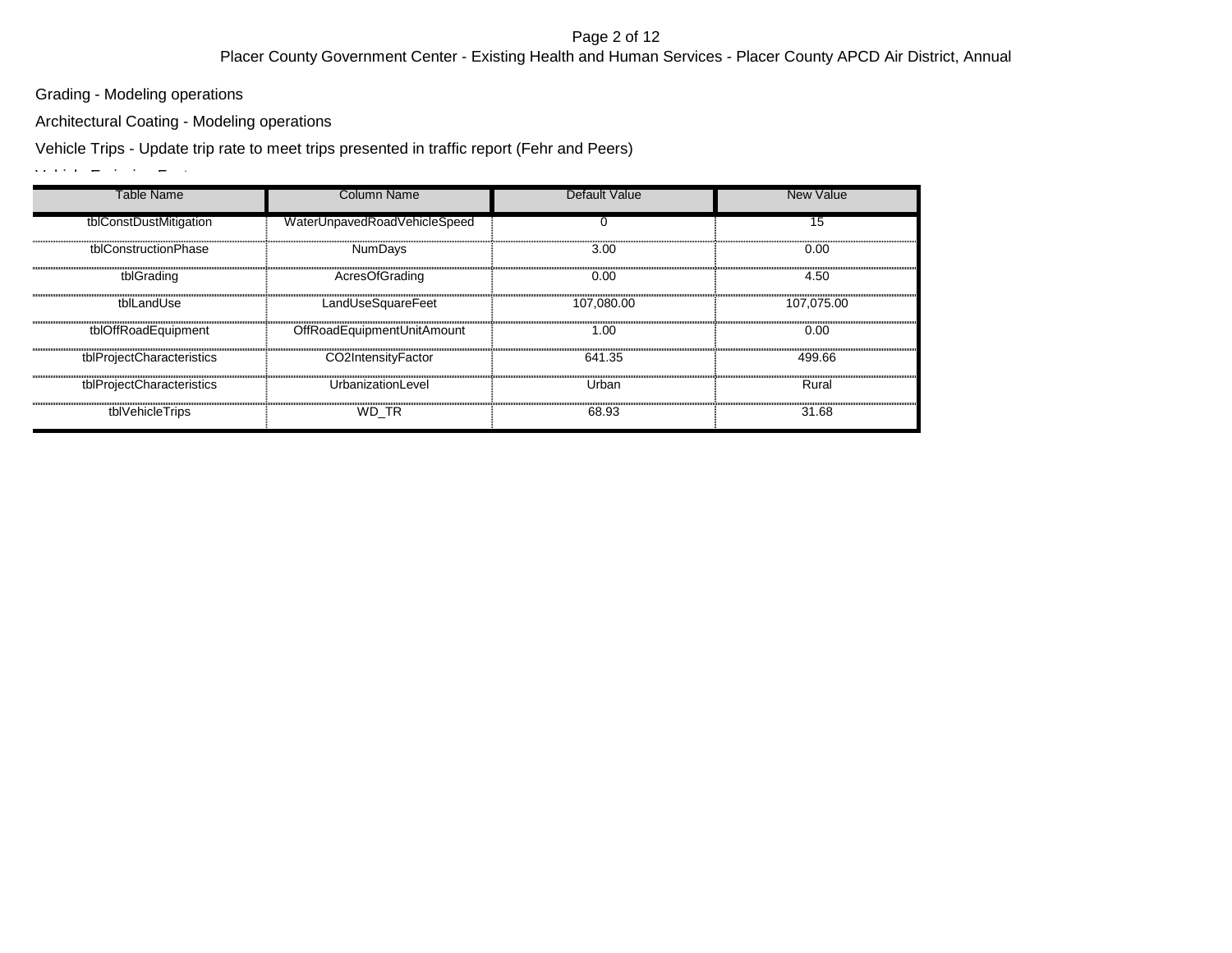# **2.0 Emissions Summary**

### **2.2 Overall Operational**

## **Unmitigated Operational**

|              | <b>ROG</b> | <b>NO<sub>x</sub></b> | $\overline{c}$  | <b>SO2</b>      | Fugitive<br><b>PM10</b> | Exhaust<br><b>PM10</b> | <b>PM10</b><br>Total | Fugitive<br>PM2.5 | Exhaust<br>PM2.5 | <b>PM2.5</b><br>Total |         | Bio- CO2 NBio- CO2 Total CO2 |                      | CH4             | N <sub>2</sub> O | CO <sub>2</sub> e |
|--------------|------------|-----------------------|-----------------|-----------------|-------------------------|------------------------|----------------------|-------------------|------------------|-----------------------|---------|------------------------------|----------------------|-----------------|------------------|-------------------|
| Category     |            |                       |                 |                 | tons/yr                 |                        |                      |                   |                  |                       |         |                              | MT/yr                |                 |                  |                   |
| Area         | 0.4679     | 1.0000e-<br>005       | 9.9000e-<br>004 | 0.0000          |                         | 0.0000                 | 0.0000               |                   | 0.0000           | 0.0000                | 0.0000  | -9100e.<br>003               | .9100e-<br>003       | 1.0000e-<br>005 | 0.0000           | 2.0400e-<br>003   |
| Energy       | 0.0116     | 0.1052                | 0.0884          | 6.3000e-<br>004 |                         | 8.0000e-<br>003        | 8.0000e-<br>003      |                   | 8.0000e-<br>003  | 8.0000e-<br>003       | 0.0000  | 398.4962                     | 398.4962             | 0.0187          | 5.5100e-<br>003  | 400.6051          |
| Mobile       | 0.6864     | 4.7020                | 7.0650          | 0.0252          | 1.7840                  | 0.0226                 | 1.8066               | 0.4799            | 0.0213           | 0.5012                | 0.0000  | 3                            | 2,322.811 2,322.8113 | 0.1049          | 0.0000           | 2,325.434         |
| Waste        |            |                       |                 |                 |                         | 0.0000                 | 0.0000               |                   | 0.0000           | 0.0000                | 20.2138 | 0.0000                       | 20.2138              | 1.1946          | 0.0000           | 50.0789           |
| Water        |            |                       |                 |                 |                         | 0.0000                 | 0.0000               |                   | 0.0000           | 0.0000                | 6.7488  | 36.4300                      | 43.1788              | 0.6953          | 0.0168           | 65.5685           |
| <b>Total</b> | 1.1659     | 4.8072                | 7.1543          | 0.0259          | 1.7840                  | 0.0306                 | 1.8146               | 0.4799            | 0.0293           | 0.5092                | 26.9626 | 2,757.739 2,784.7021<br>5    |                      | 2.0135          | 0.0223           | 2,841.688         |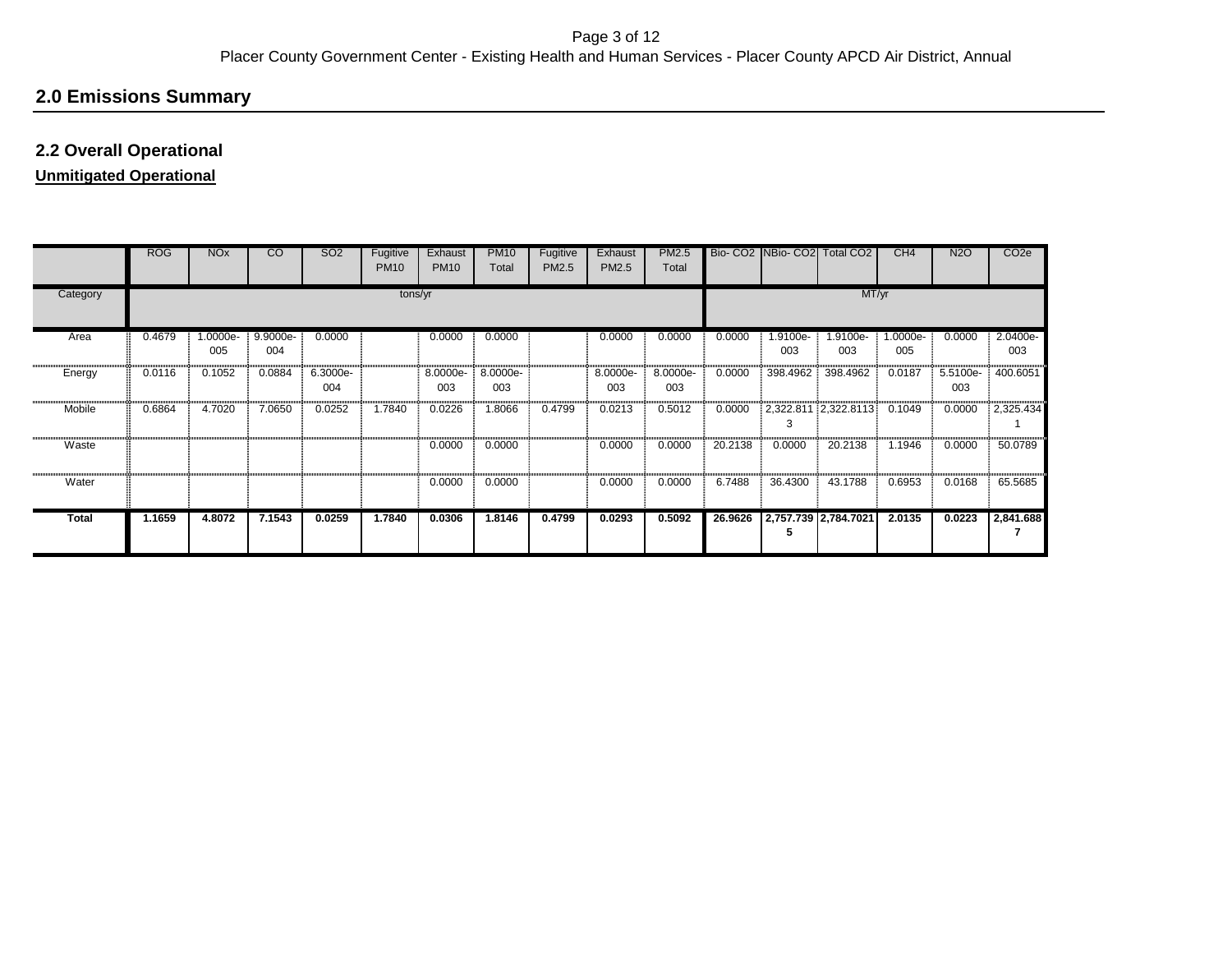### **Mitigated Operational**

|                             | <b>ROG</b> | <b>NO<sub>x</sub></b> | CO                    | SO <sub>2</sub> | Fugitive<br><b>PM10</b> |                                | Exhaust<br><b>PM10</b> | <b>PM10</b><br>Total          | Fugitive<br><b>PM2.5</b>    |                                 | Exhaust<br><b>PM2.5</b>        | <b>PM2.5</b><br>Total |                              |      |                 | Bio- CO2 NBio- CO2 Total CO2    |       | CH <sub>4</sub> | N <sub>2</sub> O | CO <sub>2e</sub>                |
|-----------------------------|------------|-----------------------|-----------------------|-----------------|-------------------------|--------------------------------|------------------------|-------------------------------|-----------------------------|---------------------------------|--------------------------------|-----------------------|------------------------------|------|-----------------|---------------------------------|-------|-----------------|------------------|---------------------------------|
| Category                    |            |                       |                       |                 |                         | tons/yr                        |                        |                               |                             |                                 |                                |                       |                              |      |                 |                                 | MT/yr |                 |                  |                                 |
| Area                        | 0.4679     | 1.0000e-<br>005       | 9.9000e-<br>004       | 0.0000          |                         |                                | 0.0000                 | 0.0000                        |                             |                                 | 0.0000                         | 0.0000                | 0.0000                       |      | 1.9100e-<br>003 | 1.9100e-<br>003                 |       | 1.0000e-<br>005 | 0.0000           | 2.0400e-<br>003                 |
| Energy                      | 0.0116     | 0.1052                | 0.0884                | 6.3000e-<br>004 |                         |                                | 8.0000e-<br>003        | 8.0000e-<br>003               |                             |                                 | 8.0000e-<br>003                | 8.0000e-<br>003       | 0.0000                       |      | 398.4962        | 398.4962                        |       | 0.0187          | 5.5100e-<br>003  | 400.6051                        |
| Mobile                      | 0.6864     | 4.7020                | 7.0650                | 0.0252          | 1.7840                  |                                | 0.0226                 | 1.8066                        | 0.4799                      |                                 | 0.0213                         | 0.5012                | 0.0000                       |      | 3               | 2,322.811 2,322.8113            |       | 0.1049          | 0.0000           | 2,325.434                       |
| Waste                       |            |                       |                       |                 |                         |                                | 0.0000                 | 0.0000                        |                             |                                 | 0.0000                         | 0.0000                | 20.2138                      |      | 0.0000          | 20.2138                         |       | 1.1946          | 0.0000           | 50.0789                         |
| Water                       |            |                       |                       |                 |                         |                                | 0.0000                 | 0.0000                        |                             |                                 | 0.0000                         | 0.0000                | 6.7488                       |      | 36.4300         | 43.1788                         |       | 0.6953          | 0.0168           | 65.5685                         |
| <b>Total</b>                | 1.1659     | 4.8072                | 7.1543                | 0.0259          | 1.7840                  |                                | 0.0306                 | 1.8146                        | 0.4799                      |                                 | 0.0293                         | 0.5092                | 26.9626                      |      | 5               | 2,757.739 2,784.7021            |       | 2.0135          | 0.0223           | 2,841.688                       |
|                             | <b>ROG</b> |                       | <b>NO<sub>x</sub></b> | $\overline{co}$ | SO <sub>2</sub>         | <b>Fugitive</b><br><b>PM10</b> |                        | <b>Exhaust</b><br><b>PM10</b> | <b>PM10</b><br><b>Total</b> | <b>Fugitive</b><br><b>PM2.5</b> | <b>Exhaust</b><br><b>PM2.5</b> |                       | <b>PM2.5</b><br><b>Total</b> |      |                 | Bio- CO2   NBio-CO2   Total CO2 |       | CH4             |                  | <b>N20</b><br>CO <sub>2</sub> e |
| Percent<br><b>Reduction</b> | 0.00       |                       | 0.00                  | 0.00            | 0.00                    | 0.00                           |                        | 0.00                          | 0.00                        | 0.00                            | 0.00                           |                       | 0.00                         | 0.00 | 0.00            |                                 | 0.00  | 0.00            |                  | 0.00<br>0.00                    |

# **4.0 Operational Detail - Mobile**

### **4.1 Mitigation Measures Mobile**

|             | <b>ROG</b> | <b>NO<sub>x</sub></b> | <sub>CO</sub> | <b>SO2</b> | Fugitive<br><b>PM10</b> | Exhaust<br><b>PM10</b> | <b>PM10</b><br>Total | Fugitive<br>PM2.5 | Exhaust<br><b>PM2.5</b> | <b>PM2.5</b><br>Total |        | Bio-CO2 NBio-CO2 Total CO2 | CH4    | <b>N2O</b> | CO <sub>2e</sub> |
|-------------|------------|-----------------------|---------------|------------|-------------------------|------------------------|----------------------|-------------------|-------------------------|-----------------------|--------|----------------------------|--------|------------|------------------|
| Category    |            |                       |               |            | tons/yr                 |                        |                      |                   |                         |                       |        | MT/yr                      |        |            |                  |
| Mitigated   | 0.6864     | 4.7020                | 7.0650        | 0.0252     | .7840                   | 0.0226                 | .8066                | 0.4799            | 0.0213                  | 0.5012                | 0.0000 | $2,322.811$ $2,322.8113$   | 0.1049 | 0.0000     | 2,325.434        |
| Unmitigated | 0.6864     | 4.7020                | 7.0650        | 0.0252     | .7840                   | 0.0226                 | 8066.                | 0.4799            | 0.0213                  | 0.5012                | 0.0000 | $2,322.811$ $2,322.8113$   | 0.1049 | 0.0000     | 2,325.434        |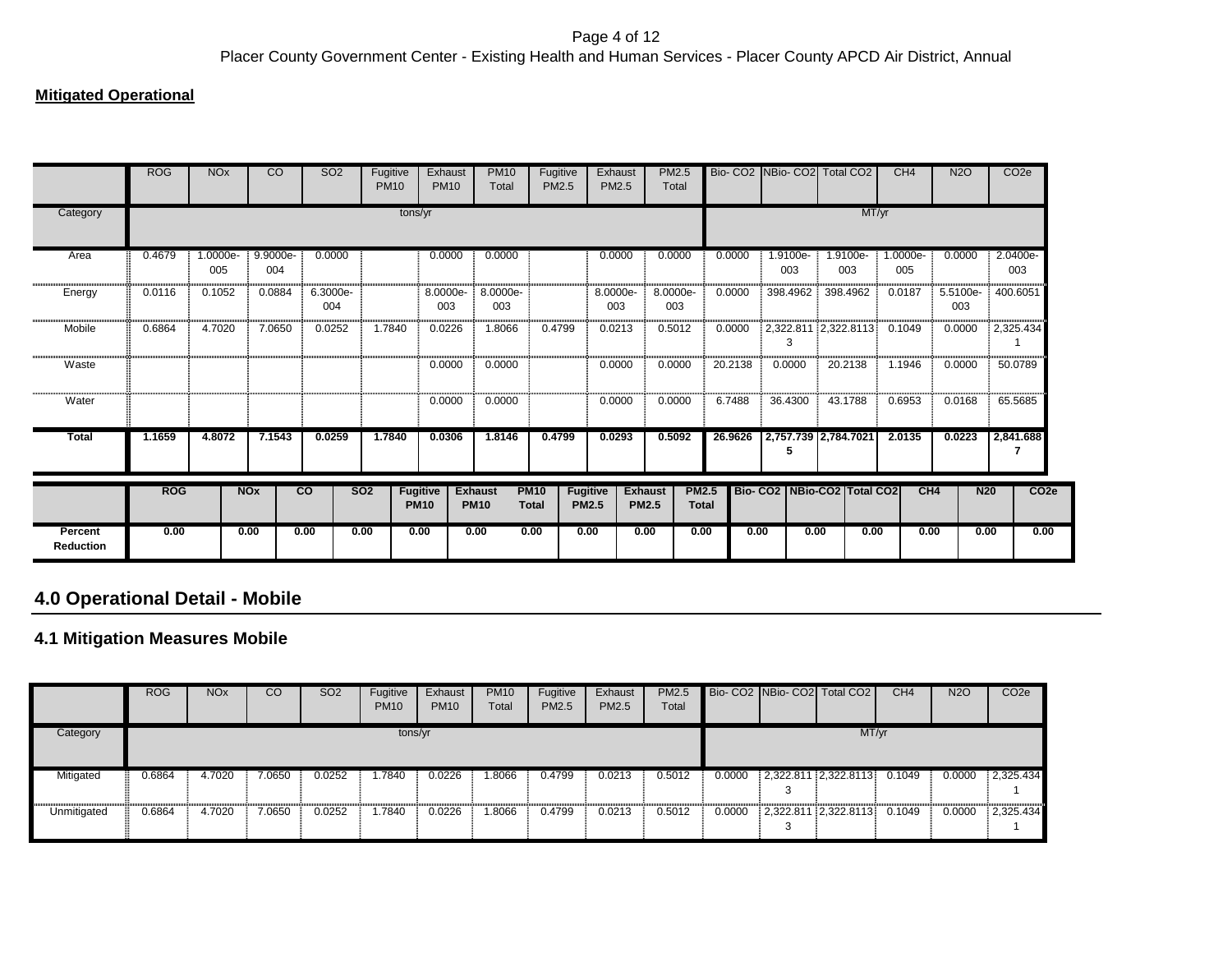### **4.2 Trip Summary Information**

|                            |          | Average Daily Trip Rate |        | Unmitigated       | Mitigated         |
|----------------------------|----------|-------------------------|--------|-------------------|-------------------|
| Land Use                   | Weekday  | Saturdav                | Sunday | <b>Annual VMT</b> | <b>Annual VMT</b> |
| Government Office Building | 3,392.29 | 0.00                    | 0.00   | 4.798.683         | 4.798.683         |
| $\overline{\text{Total}}$  | 3.392.29 | 0.00                    | 0.00   | 4,798,683         | 4,798,683         |

### **4.3 Trip Type Information**

|                            |                         | Miles |      |          | Trip $%$ |                                                                 |         | Trip Purpose %  |         |
|----------------------------|-------------------------|-------|------|----------|----------|-----------------------------------------------------------------|---------|-----------------|---------|
| Land Use                   | $H-W$ or $C-W$ $\vdash$ |       |      | $\cdots$ |          | H-S or C-C   H-O or C-NW   H-W or C-   H-S or C-C   H-O or C-NW | Primary | <b>Diverted</b> | Pass-by |
| Government Office Building | 14.70                   | 6.60  | 6.60 | 33.00    | 62.00    | 5.00                                                            | 50      | 34              | 16      |

### **4.4 Fleet Mix**

| Land Use                      | LDA.    | $-$<br>LDT | DT <sub>2</sub> | MDV    | _HD       | _HD2     | <b>MHD</b> | HHD      | OBUS           | <b>JBUS</b> | $MC^{\vee}$ | <b>SBUS</b>     | MH       |
|-------------------------------|---------|------------|-----------------|--------|-----------|----------|------------|----------|----------------|-------------|-------------|-----------------|----------|
| Government Office<br>Buildina | 0.49481 | 0.040252   | 0.220236:       | 128508 | ).023782. | .006284. | 0.029295   | 0.046215 | 1446.<br>0.001 | 0.001205    | 0.005961    | 0.00077'<br>ີວະ | 0.001232 |

# **5.0 Energy Detail**

Historical Energy Use: Y

## **5.1 Mitigation Measures Energy**

|                                | <b>ROG</b> | <b>NOx</b> | $\overline{c}$ | SO <sub>2</sub> | Fugitive<br><b>PM10</b> | Exhaust<br><b>PM10</b> | <b>PM10</b><br>Total | Fugitive<br>PM2.5 | Exhaust<br>PM2.5 | <b>PM2.5</b><br>Total |        | Bio- CO2 NBio- CO2 Total CO2 |          | CH4             | <b>N2O</b>      | CO <sub>2</sub> e |
|--------------------------------|------------|------------|----------------|-----------------|-------------------------|------------------------|----------------------|-------------------|------------------|-----------------------|--------|------------------------------|----------|-----------------|-----------------|-------------------|
| Category                       |            |            |                |                 | tons/yr                 |                        |                      |                   |                  | MT/yr                 |        |                              |          |                 |                 |                   |
| Electricity<br>Mitigated       |            |            |                |                 |                         | 0.0000                 | 0.0000               |                   | 0.0000           | 0.0000                | 0.0000 | 283.9320                     | 283.9320 | 0.0165          | 3.4100e-<br>003 | 285.3600          |
| Electricity<br>Unmitigated     |            |            |                |                 |                         | 0.0000                 | 0.0000               |                   | 0.0000           | 0.0000                | 0.0000 | 283.9320                     | 283.9320 | 0.0165          | 3.4100e-<br>003 | 285.3600          |
| <b>NaturalGas</b><br>Mitigated | 0.0116     | 0.1052     | 0.0884         | 6.3000e-<br>004 |                         | 8.0000e-<br>003        | 8.0000e-<br>003      |                   | 8.0000e-<br>003  | 8.0000e-<br>003       | 0.0000 | 114.5643                     | 114.5643 | 2.2000e-<br>003 | 2.1000e-<br>003 | 115.2451          |
| NaturalGas<br>Unmitigated      | 0.0116     | 0.1052     | 0.0884         | 6.3000e-<br>004 |                         | 8.0000e-<br>003        | 8.0000e-<br>003      |                   | 8.0000e-<br>003  | 8.0000e-<br>003       | 0.0000 | 114.5643                     | 114.5643 | 2.2000e-<br>003 | 2.1000e-<br>003 | 115.2451          |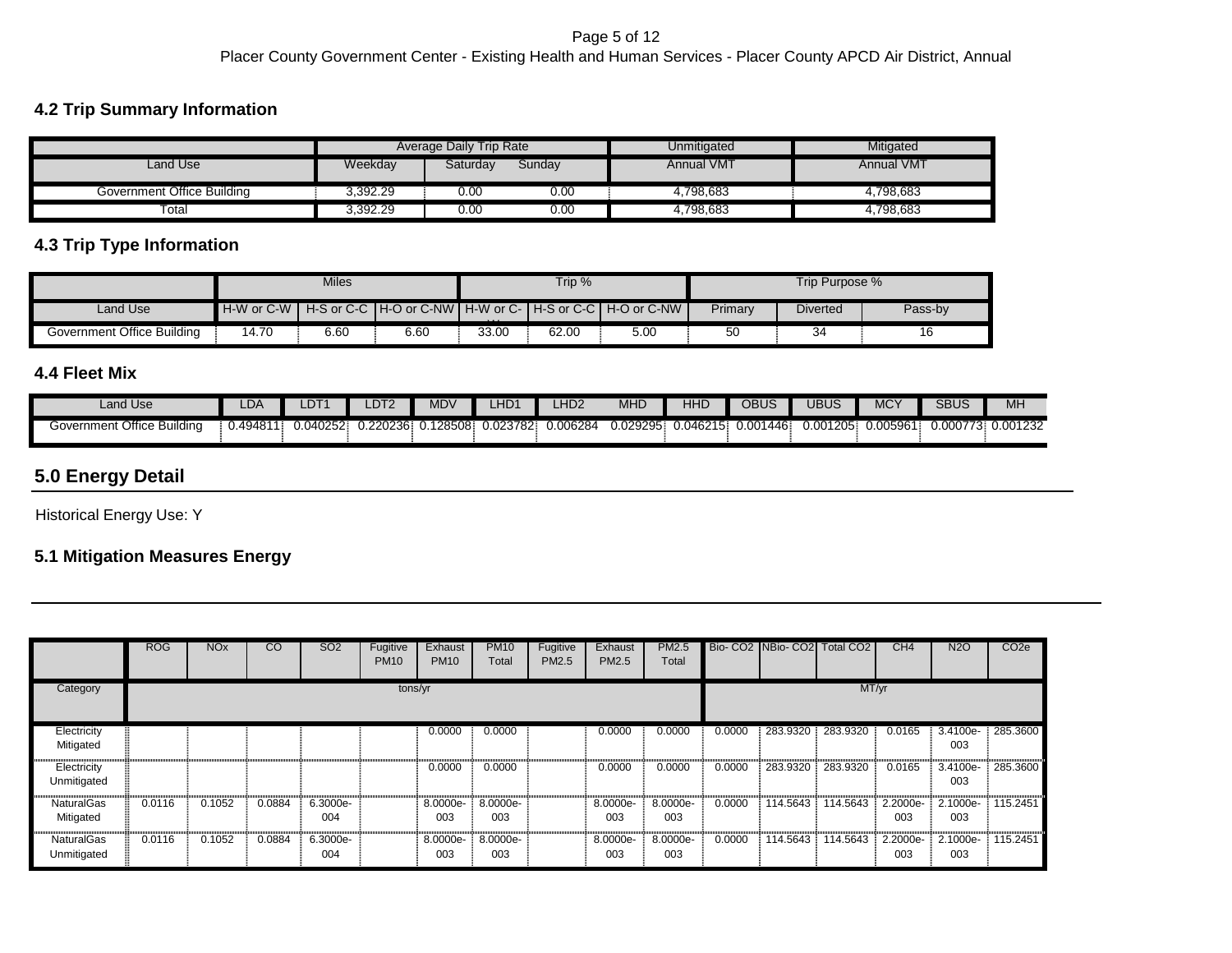#### Page 6 of 12 Placer County Government Center - Existing Health and Human Services - Placer County APCD Air District, Annual

# **5.2 Energy by Land Use - NaturalGas**

# **Unmitigated**

|                              | <b>NaturalGa</b><br>s Use | <b>ROG</b> | <b>NO<sub>x</sub></b> | CO     | <b>SO2</b>      | Fugitive<br><b>PM10</b> | Exhaust<br><b>PM10</b> | <b>PM10</b><br>Total | Fugitive<br>PM2.5 | Exhaust<br>PM2.5 | <b>PM2.5</b><br>Total |        | Bio- CO2   NBio- CO2   Total CO2 |                   | CH <sub>4</sub> | <b>N2O</b>        | CO <sub>2</sub> e |
|------------------------------|---------------------------|------------|-----------------------|--------|-----------------|-------------------------|------------------------|----------------------|-------------------|------------------|-----------------------|--------|----------------------------------|-------------------|-----------------|-------------------|-------------------|
| Land Use                     | kBTU/yr                   |            |                       |        |                 | tons/yr                 |                        |                      |                   |                  |                       |        |                                  | MT/yr             |                 |                   |                   |
| Government Office: 2.14685e+ |                           | 0.0116     | 0.1052                | 0.0884 | 6.3000e-        |                         | 8.0000e-               | 8.0000e-             |                   | 8.0000e-         | 8.0000e-              | 0.0000 | 114.5643                         | 114.5643 2.2000e- |                 | 2.1000e-          | 115.2451          |
| <b>Building</b>              | 006                       |            |                       |        | 004             |                         | 003                    | 003                  |                   | 003              | 003                   |        |                                  |                   | 003             | 003               |                   |
| Total                        |                           | 0.0116     | 0.1052                | 0.0884 | 6.3000e-<br>004 |                         | $8.0000e-$<br>003      | 8.0000e-<br>003      |                   | 8.0000e-<br>003  | 8.0000e-<br>003       | 0.0000 | 114.5643                         | 114,5643          | 2.2000e-<br>003 | $2.1000e-$<br>003 | 115.2451          |

|                                                    | <b>NaturalGa</b><br>s Use | <b>ROG</b> | NOx    | CO     | SO <sub>2</sub> | Fugitive<br><b>PM10</b> | Exhaust<br><b>PM10</b> | <b>PM10</b><br>Total | Fugitive<br>PM2.5 | Exhaust<br>PM2.5  | <b>PM2.5</b><br>Total |        | Bio-CO2   NBio-CO2   Total CO2 |                            | CH <sub>4</sub>          | <b>N2O</b>      | CO <sub>2e</sub> |
|----------------------------------------------------|---------------------------|------------|--------|--------|-----------------|-------------------------|------------------------|----------------------|-------------------|-------------------|-----------------------|--------|--------------------------------|----------------------------|--------------------------|-----------------|------------------|
| Land Use                                           | kBTU/yr                   |            |        |        |                 | tons/yr                 |                        |                      |                   |                   |                       |        |                                | MT/yr                      |                          |                 |                  |
| Sovernment Office: 2.14685e+ ::<br><b>Building</b> | 006                       | 0.0116     | 0.1052 | 0.0884 | 6.3000e-<br>004 |                         | 8.0000e-<br>003        | 8.0000e-<br>003      |                   | 8.0000e-<br>003   | 8.0000e-<br>003       | 0.0000 | 114.5643                       |                            | 114.5643 2.2000e-<br>003 | 2.1000e-<br>003 | 115.2451         |
| Total                                              |                           | 0.0116     | 0.1052 | 0.0884 | 6.3000e-<br>004 |                         | 8.0000e-<br>003        | $8.0000e-$<br>003    |                   | $8.0000e-$<br>003 | 8.0000e-<br>003       | 0.0000 |                                | 114.5643 114.5643 2.2000e- | 003                      | 2.1000e-<br>003 | 115.2451         |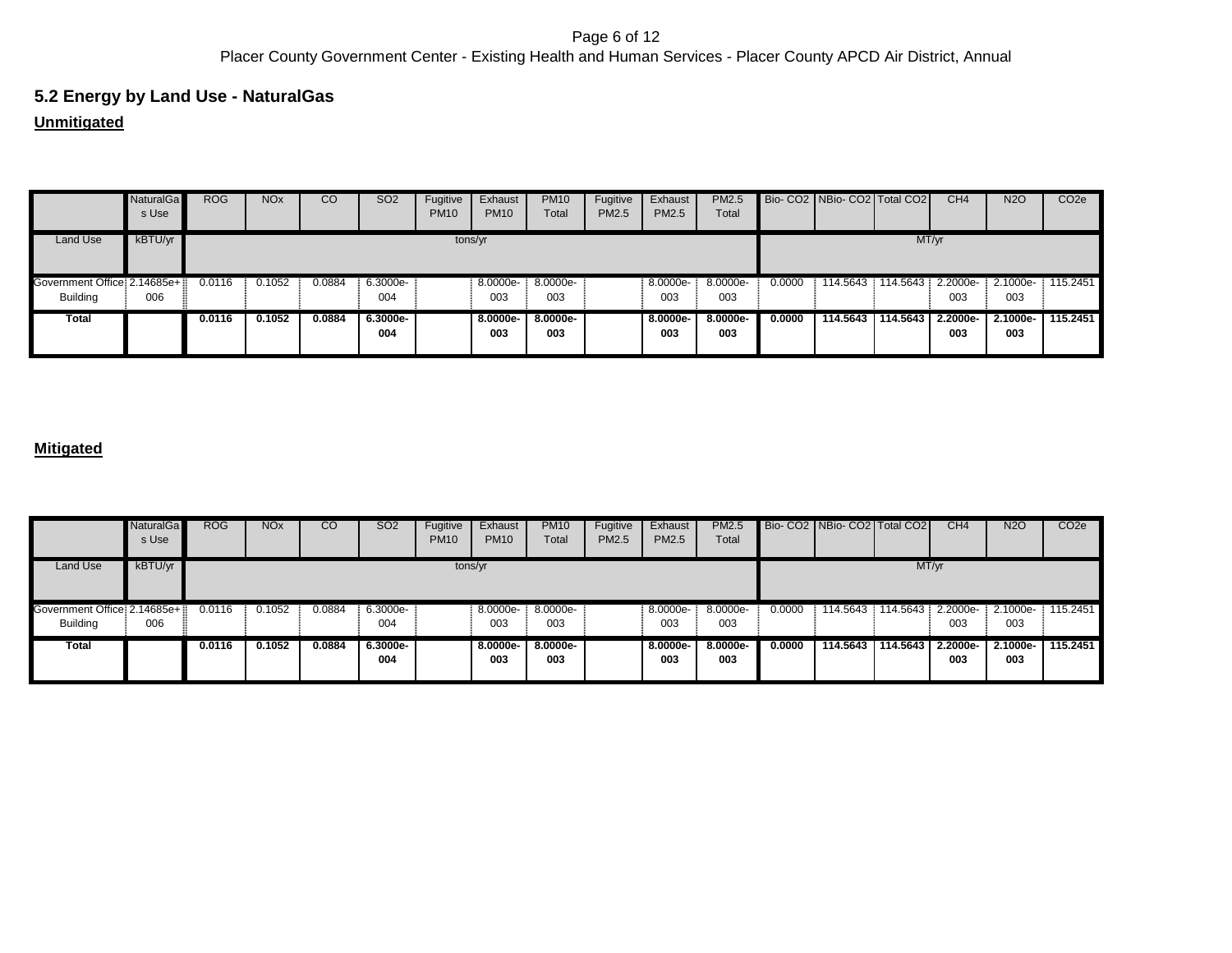#### Page 7 of 12 Placer County Government Center - Existing Health and Human Services - Placer County APCD Air District, Annual

# **Unmitigated 5.3 Energy by Land Use - Electricity**

|                                                          | Electricity<br>Use | Total CO <sub>2</sub> | CH <sub>4</sub> | N <sub>2</sub> O | CO <sub>2e</sub> |
|----------------------------------------------------------|--------------------|-----------------------|-----------------|------------------|------------------|
| Land Use                                                 | kWh/yr             |                       |                 | MT/yr            |                  |
| Government Office: 1.25278e+ 283.9320<br><b>Building</b> | 006                | Ξ                     | 0.0165          | 3.4100e-<br>003  | 285.3600         |
| <b>Total</b>                                             |                    | 283.9320              | 0.0165          | 3.4100e-<br>003  | 285.3600         |

|                                                           | <b>Electricity</b><br>Use | Total CO <sub>2</sub> | CH <sub>4</sub> | <b>N2O</b>      | CO <sub>2e</sub> |
|-----------------------------------------------------------|---------------------------|-----------------------|-----------------|-----------------|------------------|
| Land Use                                                  | kWh/yr                    |                       |                 | MT/yr           |                  |
| Government Office: 1.25278e+: 283.9320<br><b>Building</b> | 006                       |                       | 0.0165<br>Ξ     | 3.4100e-<br>003 | 285.3600         |
| <b>Total</b>                                              |                           | 283.9320              | 0.0165          | 3.4100e-<br>003 | 285.3600         |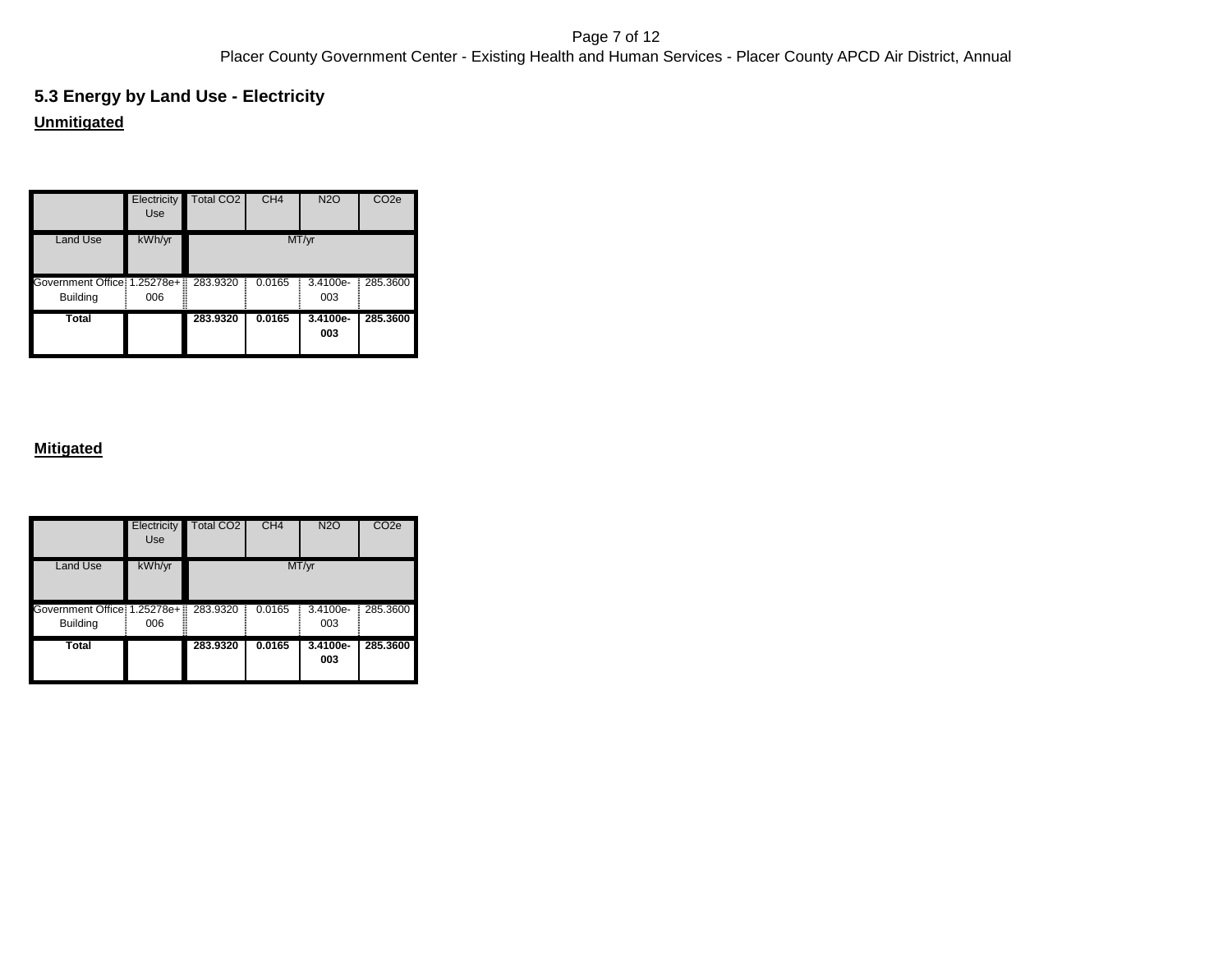## **6.0 Area Detail**

### **6.1 Mitigation Measures Area**

|             | <b>ROG</b> | <b>NO<sub>x</sub></b> | CO                | <b>SO2</b> | Fugitive<br><b>PM10</b> | Exhaust<br><b>PM10</b> | <b>PM10</b><br>Total | Fugitive<br><b>PM2.5</b> | Exhaust<br><b>PM2.5</b> | <b>PM2.5</b><br>Total |        |                 | Bio- CO2 NBio- CO2 Total CO2 | CH4             | <b>N2O</b> | CO <sub>2e</sub> |
|-------------|------------|-----------------------|-------------------|------------|-------------------------|------------------------|----------------------|--------------------------|-------------------------|-----------------------|--------|-----------------|------------------------------|-----------------|------------|------------------|
| Category    |            |                       |                   |            | tons/yr                 |                        |                      |                          |                         |                       |        |                 | MT/yr                        |                 |            |                  |
| Mitigated   | 0.4679     | $.0000e-$<br>005      | $9.9000e-$<br>004 | 0.0000     |                         | 0.0000                 | 0.0000               |                          | 0.0000                  | 0.0000                | 0.0000 | 1.9100e-<br>003 | 1.9100e-<br>003              | 1.0000e-<br>005 | 0.0000     | 2.0400e-<br>003  |
| Unmitigated | 0.4679     | 1.0000e-<br>005       | 9.9000e-<br>004   | 0.0000     |                         | 0.0000                 | 0.0000               |                          | 0.0000                  | 0.0000                | 0.0000 | -.9100e<br>003  | 1.9100e-<br>003              | 1.0000e-<br>005 | 0.0000     | 2.0400e-<br>003  |

# **6.2 Area by SubCategory**

### **Unmitigated**

|                          | <b>ROG</b>      | <b>NO<sub>x</sub></b> | $\overline{c}$    | <b>SO2</b> | Fugitive<br><b>PM10</b> | Exhaust<br><b>PM10</b> | <b>PM10</b><br>Total | Fugitive<br>PM2.5 | Exhaust<br>PM2.5 | <b>PM2.5</b><br>Total |        |                 | Bio- CO2 NBio- CO2 Total CO2 | CH <sub>4</sub> | <b>N2O</b> | CO <sub>2e</sub> |
|--------------------------|-----------------|-----------------------|-------------------|------------|-------------------------|------------------------|----------------------|-------------------|------------------|-----------------------|--------|-----------------|------------------------------|-----------------|------------|------------------|
| SubCategory              |                 |                       |                   |            | tons/yr                 |                        |                      |                   |                  |                       |        |                 | MT/yr                        |                 |            |                  |
| Architectural<br>Coating | 0.0496          |                       |                   |            |                         | 0.0000                 | 0.0000               |                   | 0.0000           | 0.0000                | 0.0000 | 0.0000          | 0.0000                       | 0.0000          | 0.0000     | 0.0000           |
| Consumer<br>Products     | 0.4182          |                       |                   |            |                         | 0.0000                 | 0.0000               |                   | 0.0000           | 0.0000                | 0.0000 | 0.0000          | 0.0000                       | 0.0000          | 0.0000     | 0.0000           |
| Landscaping              | 9.0000e-<br>005 | 1.0000e-<br>005       | 9.9000e-<br>004   | 0.0000     |                         | 0.0000                 | 0.0000               |                   | 0.0000           | 0.0000                | 0.0000 | 1.9100e-<br>003 | 1.9100e-<br>003              | 1.0000e-<br>005 | 0.0000     | 2.0400e-<br>003  |
| Total                    | 0.4679          | 1.0000e-<br>005       | $9.9000e-$<br>004 | 0.0000     |                         | 0.0000                 | 0.0000               |                   | 0.0000           | 0.0000                | 0.0000 | 1.9100e-<br>003 | 1.9100e-<br>003              | 1.0000e-<br>005 | 0.0000     | 2.0400e-<br>003  |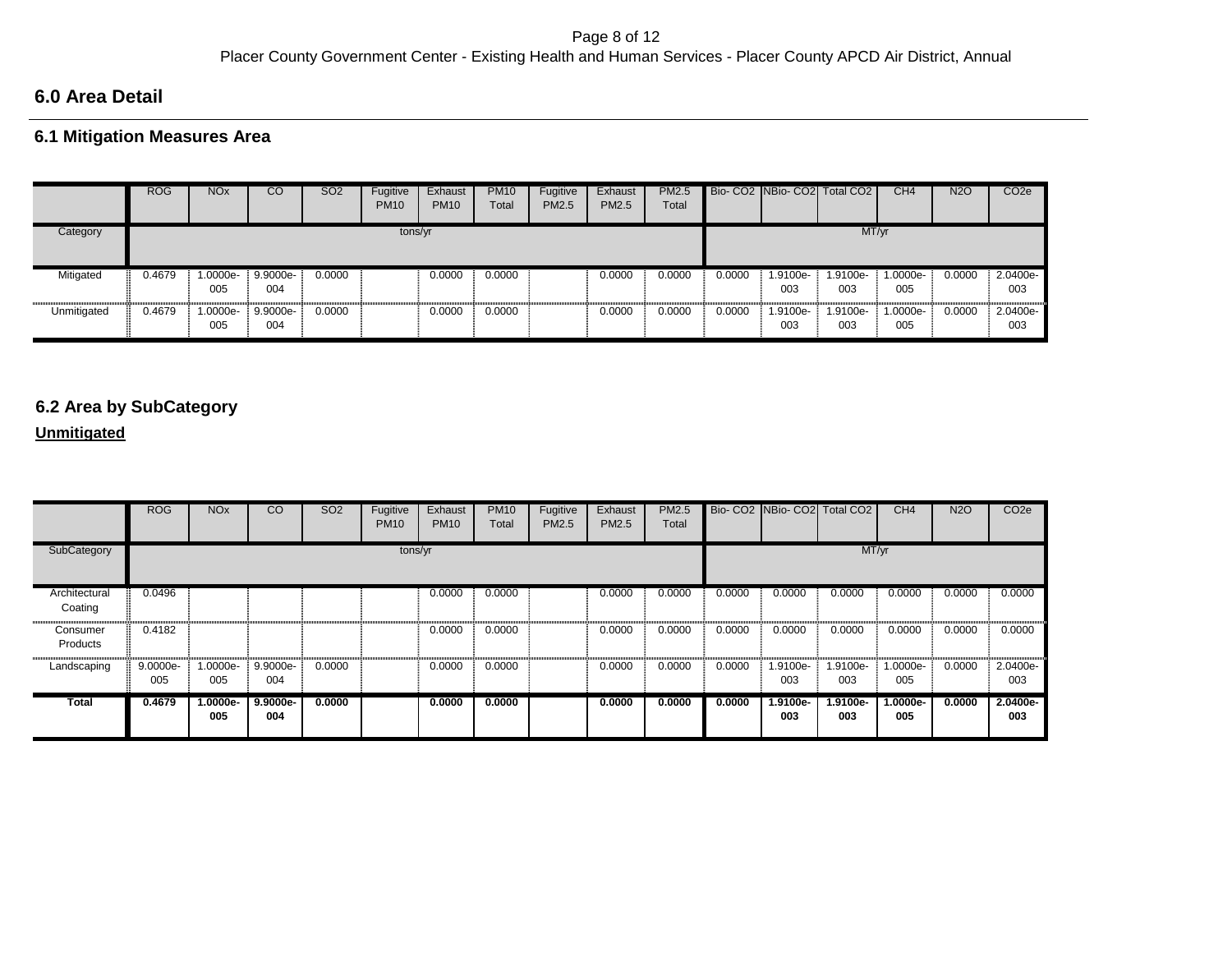#### **Mitigated**

|                          | <b>ROG</b>      | <b>NO<sub>x</sub></b> | CO                | SO <sub>2</sub> | Fugitive<br><b>PM10</b> | Exhaust<br><b>PM10</b> | <b>PM10</b><br>Total | Fugitive<br>PM2.5 | Exhaust<br>PM2.5 | <b>PM2.5</b><br>Total |        |                 | Bio-CO2 INBio-CO2I Total CO2 I | CH <sub>4</sub> | <b>N2O</b> | CO <sub>2e</sub> |
|--------------------------|-----------------|-----------------------|-------------------|-----------------|-------------------------|------------------------|----------------------|-------------------|------------------|-----------------------|--------|-----------------|--------------------------------|-----------------|------------|------------------|
| SubCategory              |                 |                       |                   |                 | tons/yr                 |                        |                      |                   |                  |                       |        |                 | MT/yr                          |                 |            |                  |
| Architectural<br>Coating | 0.0496          |                       |                   |                 |                         | 0.0000                 | 0.0000               |                   | 0.0000           | 0.0000                | 0.0000 | 0.0000          | 0.0000                         | 0.0000          | 0.0000     | 0.0000           |
| Consumer<br>Products     | 0.4182          |                       |                   |                 |                         | 0.0000                 | 0.0000               |                   | 0.0000           | 0.0000                | 0.0000 | 0.0000          | 0.0000                         | 0.0000          | 0.0000     | 0.0000           |
| Landscaping              | 9.0000e-<br>005 | 1.0000e-<br>005       | 9.9000e-<br>004   | 0.0000          |                         | 0.0000                 | 0.0000               |                   | 0.0000           | 0.0000                | 0.0000 | 1.9100e-<br>003 | 1.9100e-<br>003                | 1.0000e-<br>005 | 0.0000     | 2.0400e-<br>003  |
| Total                    | 0.4679          | $1.0000e-$<br>005     | $9.9000e-$<br>004 | 0.0000          |                         | 0.0000                 | 0.0000               |                   | 0.0000           | 0.0000                | 0.0000 | 1.9100e-<br>003 | 1.9100e-<br>003                | 1.0000e-<br>005 | 0.0000     | 2.0400e-<br>003  |

# **7.0 Water Detail**

### **7.1 Mitigation Measures Water**

|                  | <b>Total CO2</b> | CH <sub>4</sub> | <b>N2O</b> | CO <sub>2e</sub> |
|------------------|------------------|-----------------|------------|------------------|
| Category         |                  | MT/yr           |            |                  |
| Ē<br>Mitigated   | 43.1788          | 0.6953          | 0.0168     | 65.5685          |
| Ē<br>Unmitigated | 43.1788          | 0.6953          | 0.0168     | 65.5685          |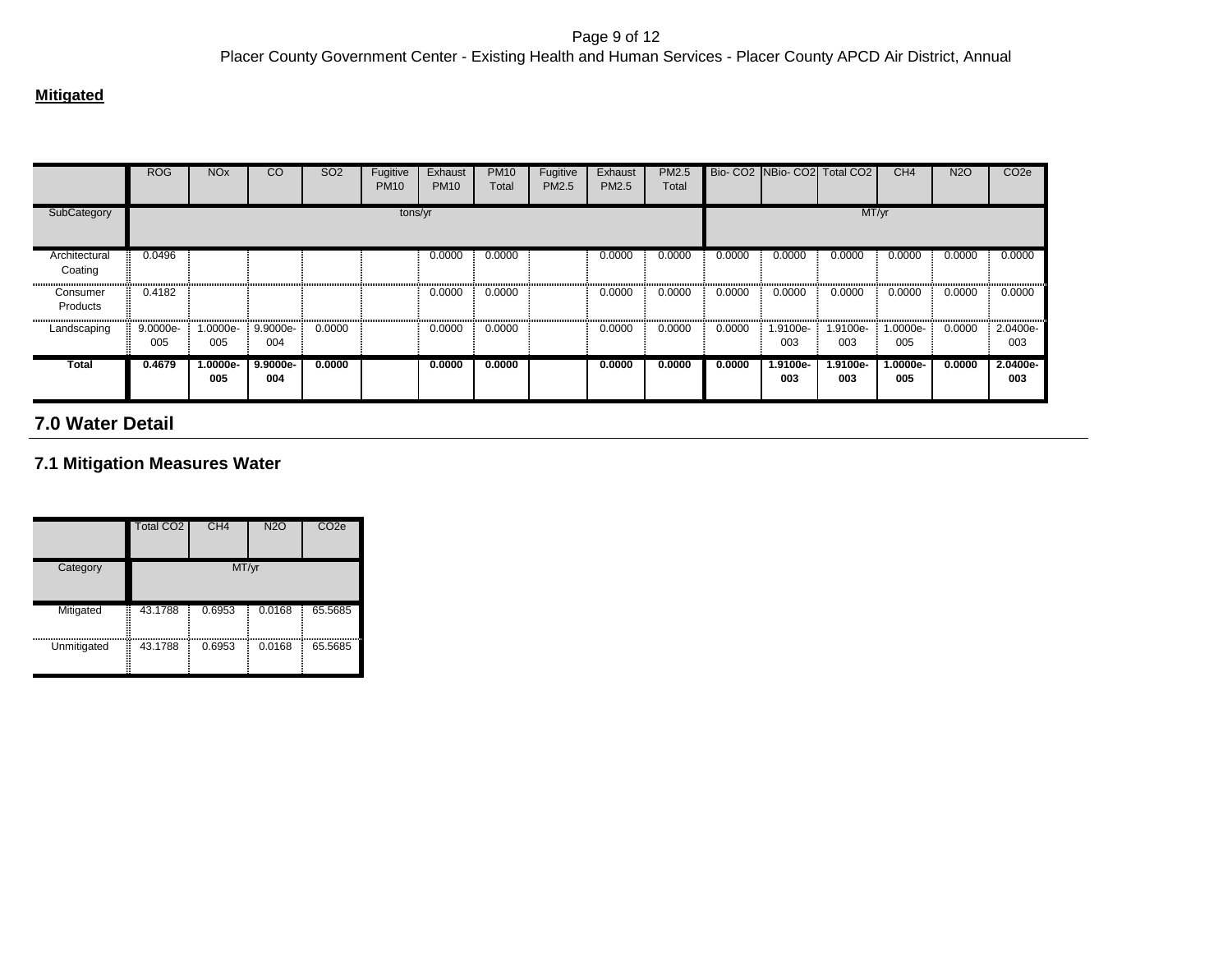#### Page 10 of 12 Placer County Government Center - Existing Health and Human Services - Placer County APCD Air District, Annual

# **7.2 Water by Land Use Unmitigated**

|                                                 | Indoor/Out<br>door Use | Total CO <sub>2</sub> | CH <sub>4</sub> | <b>N2O</b>  | CO <sub>2e</sub> |
|-------------------------------------------------|------------------------|-----------------------|-----------------|-------------|------------------|
| <b>Land Use</b>                                 | Mgal                   |                       |                 | MT/yr       |                  |
| Government Office: 21.2725 /<br><b>Building</b> | Ī<br>13.038            | 43.1788               | 0.6953          | 0.0168<br>Ξ | 65.5685          |
| <b>Total</b>                                    |                        | 43.1788               | 0.6953          | 0.0168      | 65.5685          |

|                                                 | door Use    | Indoor/Out Total CO2 | CH <sub>4</sub> | <b>N2O</b> | CO <sub>2e</sub> |
|-------------------------------------------------|-------------|----------------------|-----------------|------------|------------------|
| <b>Land Use</b>                                 | Mgal        |                      |                 | MT/yr      |                  |
| Government Office: 21.2725 /<br><b>Building</b> | B<br>13.038 | 43.1788              | 0.6953          | 0.0168     | 65.5685          |
| <b>Total</b>                                    |             | 43.1788              | 0.6953          | 0.0168     | 65.5685          |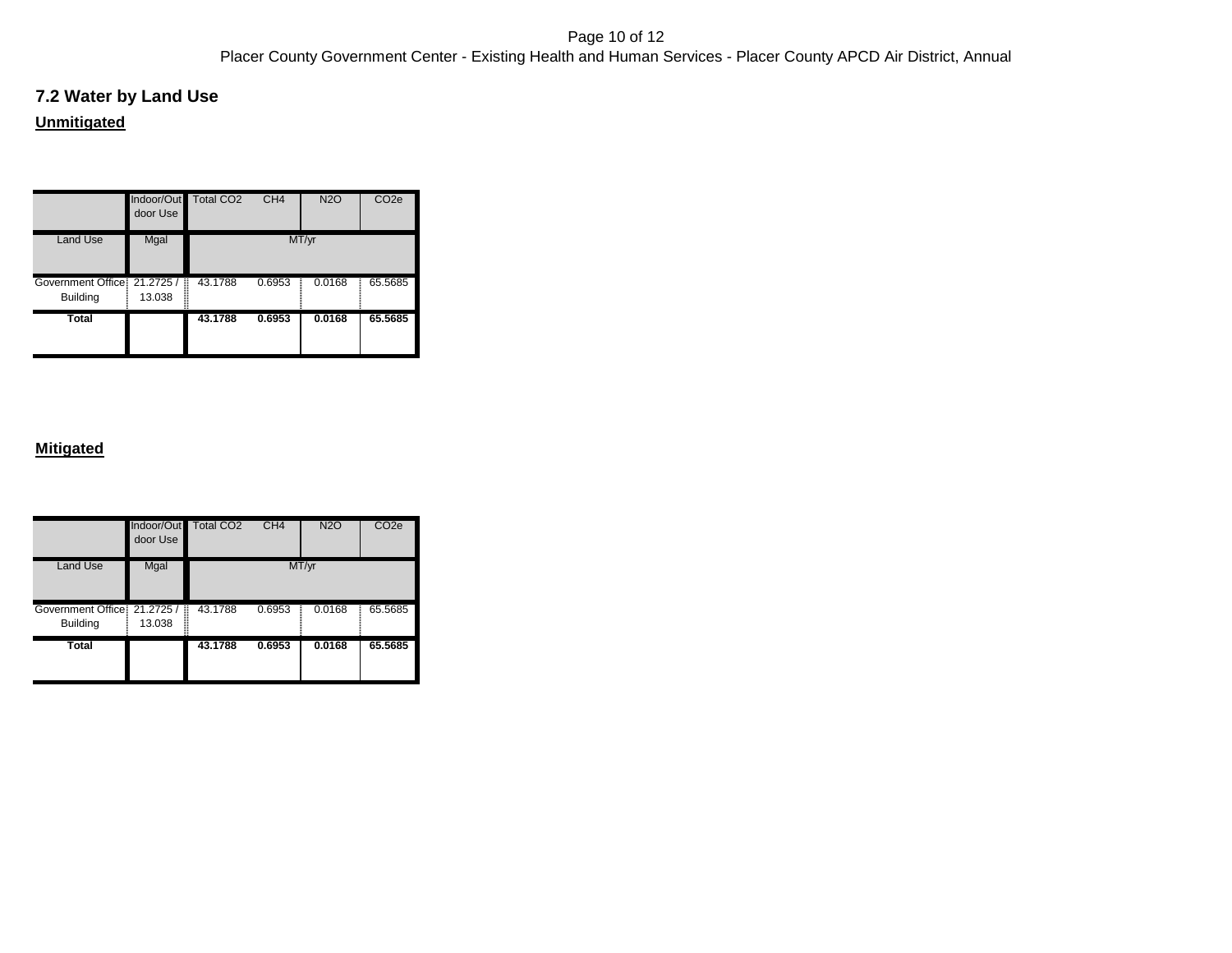# **8.0 Waste Detail**

### **8.1 Mitigation Measures Waste**

### **Category/Year**

|             | Total CO <sub>2</sub> | CH <sub>4</sub> | <b>N2O</b> | CO <sub>2e</sub> |
|-------------|-----------------------|-----------------|------------|------------------|
|             |                       | MT/yr           |            |                  |
| Mitigated   | 20.2138<br>l          | 1.1946          | 0.0000     | 50.0789          |
| Unmitigated | Ē<br>20.2138          | 1.1946          | 0.0000     | 50.0789          |

## **8.2 Waste by Land Use**

**Unmitigated**

|                                      | Waste<br><b>Disposed</b> | <b>Total CO2</b> | CH <sub>4</sub> | <b>N2O</b> | CO <sub>2e</sub> |
|--------------------------------------|--------------------------|------------------|-----------------|------------|------------------|
| <b>Land Use</b>                      | tons                     |                  |                 | MT/yr      |                  |
| Government Office<br><b>Building</b> | 99.58                    | 20.2138<br>B     | 1.1946          | 0.0000     | 50.0789          |
| Total                                |                          | 20.2138          | 1.1946          | 0.0000     | 50.0789          |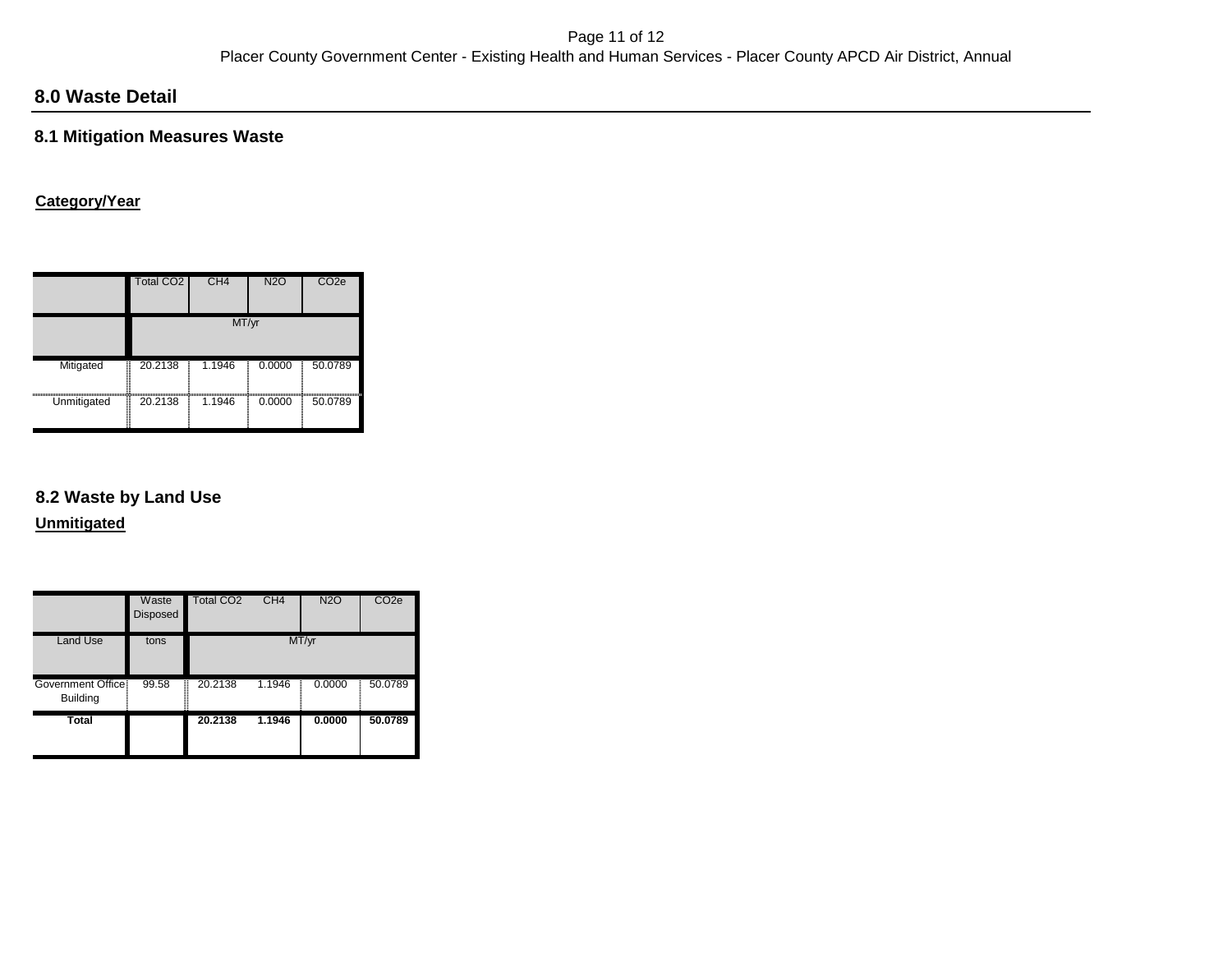|                                      | Waste<br><b>Disposed</b> | <b>Total CO2</b> | CH <sub>4</sub> | <b>N2O</b> | CO <sub>2e</sub> |
|--------------------------------------|--------------------------|------------------|-----------------|------------|------------------|
| <b>Land Use</b>                      | tons                     |                  |                 | MT/yr      |                  |
| Government Office<br><b>Building</b> | 99.58                    | Ī<br>20.2138     | 1.1946          | 0.0000     | 50.0789          |
| Total                                |                          | 20.2138          | 1.1946          | 0.0000     | 50.0789          |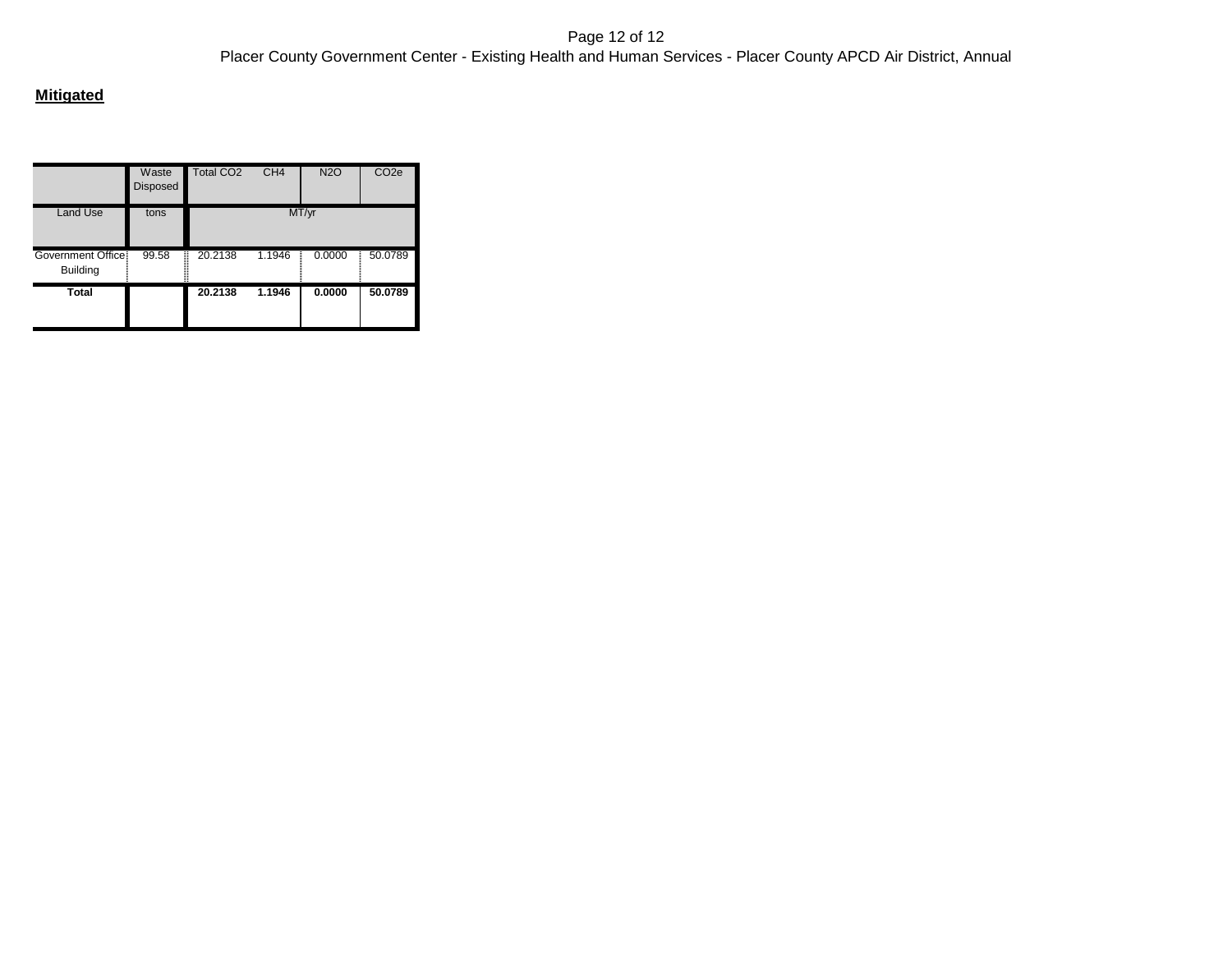Page 1 of 7 Placer County Government Center - Existing Health and Human Services - Placer County APCD Air District, Summer

CalEEMod Version: CalEEMod.2016.3.2

Date: 1/24/2019 9:22 AM

### **Placer County Government Center - Existing Health and Human Services Placer County APCD Air District, Summer**

## **1.0 Project Characteristics**

### **1.1 Land Usage**

| Land Uses                  | <b>Size</b> | Metric      | Lot Acreage | Floor<br>Surface Area | Population |
|----------------------------|-------------|-------------|-------------|-----------------------|------------|
| Government Office Building | 107.08      | $1000$ sqfu | . .<br>2.40 | 107,075.00            |            |

# **1.2 Other Project Characteristics**

| <b>Urbanization</b>               | Rural                          | Wind Speed (m/s)                  | 2.2   | <b>Precipitation Freg (Days)</b>        | 74    |
|-----------------------------------|--------------------------------|-----------------------------------|-------|-----------------------------------------|-------|
| <b>Climate Zone</b>               | 2                              |                                   |       | <b>Operational Year</b>                 | 2021  |
| <b>Utility Company</b>            | Pacific Gas & Electric Company |                                   |       |                                         |       |
| <b>CO2 Intensity</b><br>(lb/MWhr) | 499.66                         | <b>CH4 Intensity</b><br>(lb/MWhr) | 0.029 | N <sub>2</sub> O Intensity<br>(lb/MWhr) | 0.006 |

#### **1.3 User Entered Comments & Non-Default Data**

Project Characteristics - PCGC - Project Level. PCAPCD. Adjusted RPS to meet 33% RPS.

Land Use - Existing Health and Human Services Building (107,075 sf) defualt acreage assumed.

Construction Phase - Modeling operations

Off-road Equipment - Default equipment assumed

Off-road Equipment - Modeling operations

Trips and VMT - Modeling operations

On-road Fugitive Dust - Modeling operations

Demolition - Modeling operations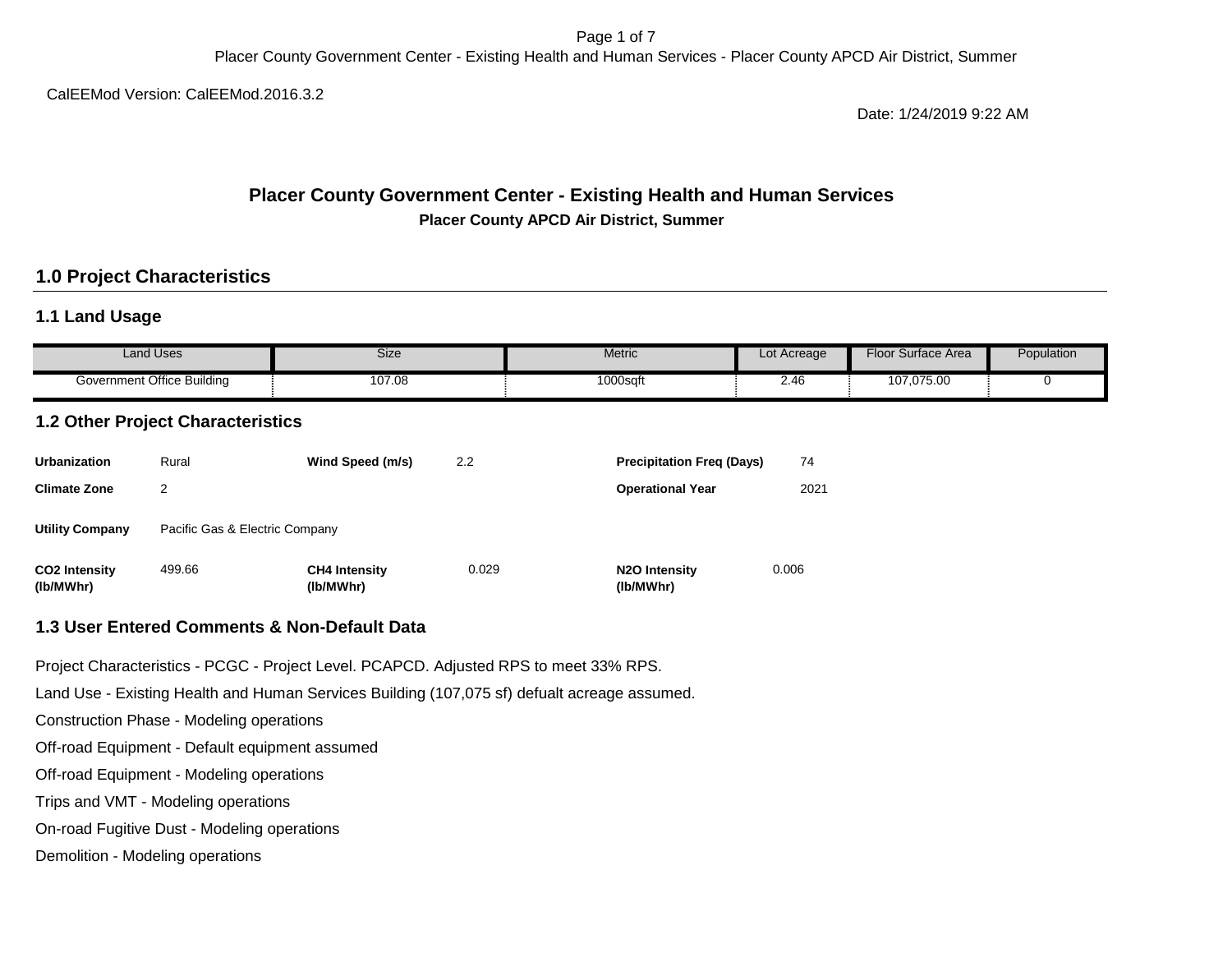#### Page 2 of 7 Placer County Government Center - Existing Health and Human Services - Placer County APCD Air District, Summer

Grading - Modeling operations

Architectural Coating - Modeling operations

Vehicle Trips - Update trip rate to meet trips presented in traffic report (Fehr and Peers)

| <b>Table Name</b>         | Column Name                  | Default Value | New Value  |
|---------------------------|------------------------------|---------------|------------|
| tblConstDustMitigation    | WaterUnpavedRoadVehicleSpeed | 0             | 15         |
| tblConstructionPhase      | <b>NumDays</b>               | 3.00          | 0.00       |
| tblGrading                | AcresOfGrading               | 0.00          | 4.50       |
| tblLandUse                | LandUseSquareFeet            | 107.080.00    | 107.075.00 |
| tblOffRoadEquipment       | OffRoadEquipmentUnitAmount   | 1.00          | 0.00       |
| tblProjectCharacteristics | CO2IntensityFactor           | 641.35        | 499.66     |
| tblProjectCharacteristics | UrbanizationLevel            | Urban         | Rural      |
| tblVehicleTrips           | WD_TR                        | 68.93         | 31.68      |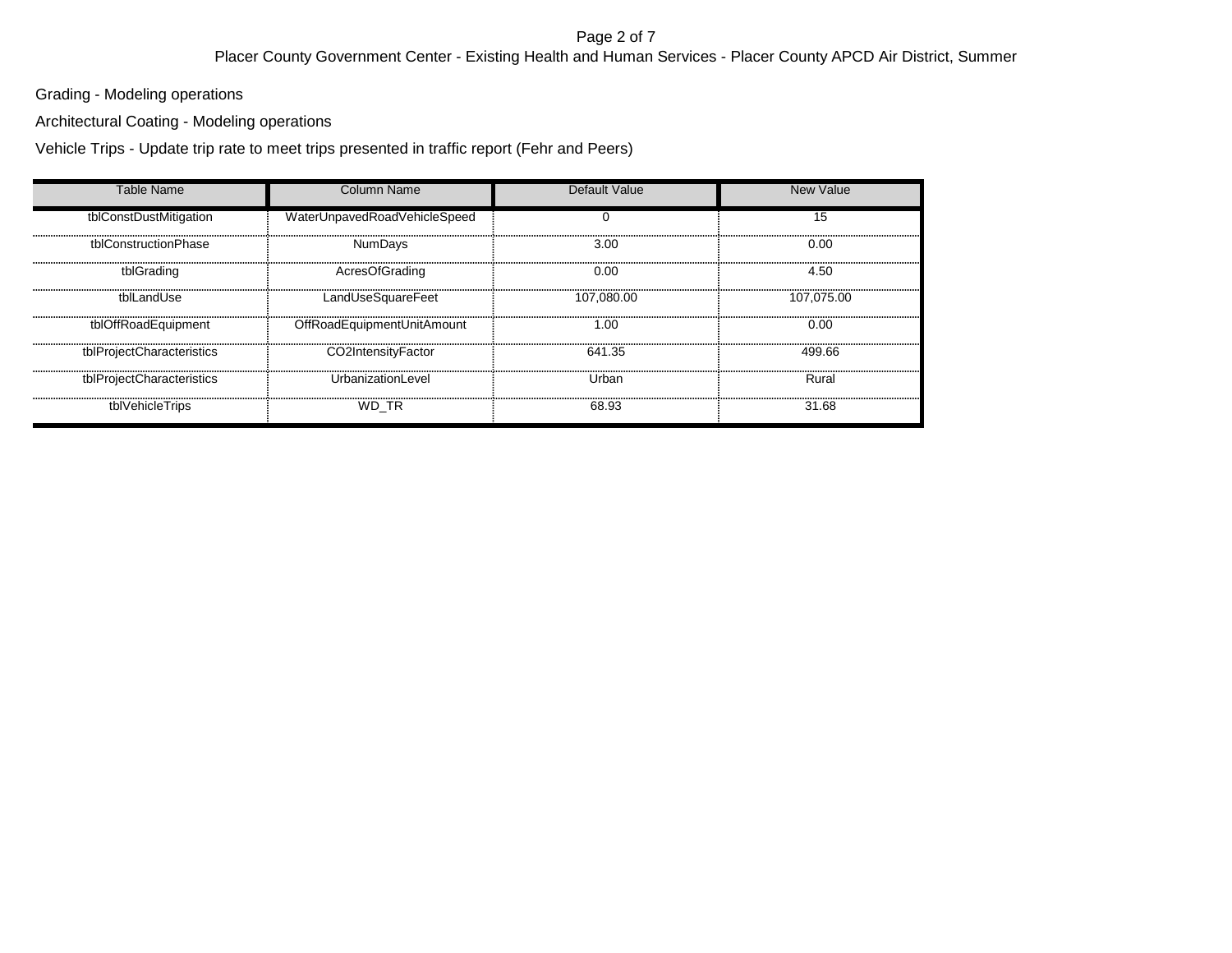# **2.0 Emissions Summary**

### **2.2 Overall Operational**

### **Unmitigated Operational**

|              | <b>ROG</b> | <b>NO<sub>x</sub></b> | $\overline{c}$ | <b>SO2</b>      | Fugitive<br><b>PM10</b> | Exhaust<br><b>PM10</b> | <b>PM10</b><br>Total | Fugitive<br>PM2.5 | Exhaust<br><b>PM2.5</b> | <b>PM2.5</b><br>Total |          | Bio- CO2 NBio- CO2 Total CO2 | CH4             | <b>N2O</b> | CO <sub>2</sub> e |
|--------------|------------|-----------------------|----------------|-----------------|-------------------------|------------------------|----------------------|-------------------|-------------------------|-----------------------|----------|------------------------------|-----------------|------------|-------------------|
| Category     |            |                       |                |                 | lb/day                  |                        |                      |                   |                         |                       |          | lb/day                       |                 |            |                   |
| Area         | 2.5644     | --0000e.l<br>004      | 0.0110         | 0.0000          |                         | 4.0000e-<br>005        | 4.0000e-<br>005      |                   | 4.0000e-<br>005         | 4.0000e-<br>005       | 0.0234   | 0.0234                       | 6.0000e-<br>005 |            | 0.0250            |
| Energy       | 0.0634     | 0.5767                | 0.4844         | 3.4600e-<br>003 |                         | 0.0438                 | 0.0438               |                   | 0.0438                  | 0.0438                | 691.9754 | 691.9754                     | 0.0133          | 0.0127     | 696.0875          |
| Mobile       | 6.4487     | 35.3256               | 56.9180        | 0.2067          | 14.3411                 | 0.1726                 | 14.5136              | 3.8433            | 0.1622                  | 4.0055                | 21       | 20,960.40 20,960.402         | 0.8768          |            | 20,982.32<br>21   |
| <b>Total</b> | 9.0765     | 35,9023               | 57.4134        | 0.2102          | 14.3411                 | 0.2164                 | 14.5575              | 3.8433            | 0.2061                  | 4.0494                | 09       | 21,652.40 21,652.400<br>9    | 0.8901          | 0.0127     | 21,678.43<br>46   |

#### **Mitigated Operational**

|                             | <b>ROG</b> | <b>NO<sub>x</sub></b> | CO.        | SO <sub>2</sub> | Fugitive<br><b>PM10</b> |                                | Exhaust<br><b>PM10</b> | <b>PM10</b><br>Total          | Fugitive<br>PM2.5           |                                 | Exhaust<br>PM2.5               | <b>PM2.5</b><br>Total |                              |      |          | Bio- CO2 NBio- CO2 Total CO2    |        | CH4             | <b>N2O</b> | CO <sub>2</sub> e              |
|-----------------------------|------------|-----------------------|------------|-----------------|-------------------------|--------------------------------|------------------------|-------------------------------|-----------------------------|---------------------------------|--------------------------------|-----------------------|------------------------------|------|----------|---------------------------------|--------|-----------------|------------|--------------------------------|
| Category                    |            |                       |            |                 |                         | lb/day                         |                        |                               |                             |                                 |                                |                       |                              |      |          |                                 | lb/day |                 |            |                                |
| Area                        | 2.5644     | 1.0000e-<br>004       | 0.0110     | 0.0000          |                         |                                | 4.0000e-<br>005        | 4.0000e-<br>005               |                             |                                 | 4.0000e-<br>005                | 4.0000e-<br>005       |                              |      | 0.0234   | 0.0234                          |        | 6.0000e-<br>005 |            | 0.0250                         |
| Energy                      | 0.0634     | 0.5767                | 0.4844     | 3.4600e-<br>003 |                         |                                | 0.0438                 | 0.0438                        |                             |                                 | 0.0438                         | 0.0438                |                              |      | 691.9754 | 691.9754                        |        | 0.0133          | 0.0127     | 696.0875                       |
| Mobile                      | 6.4487     | 35.3256               | 56.9180    | 0.2067          | 14.3411                 |                                | 0.1726                 | 14.5136                       | 3.8433                      |                                 | 0.1622                         | 4.0055                |                              |      | 21       | 20,960.40 20,960.402            |        | 0.8768          |            | 20,982.32<br>21                |
| <b>Total</b>                | 9.0765     | 35.9023               | 57.4134    | 0.2102          | 14.3411                 |                                | 0.2164                 | 14.5575                       | 3.8433                      |                                 | 0.2061                         | 4.0494                |                              |      | 09       | 21,652.40 21,652.400<br>9       |        | 0.8901          | 0.0127     | 21,678.43<br>46                |
|                             | <b>ROG</b> |                       | <b>NOx</b> | $\overline{c}$  | <b>SO2</b>              | <b>Fugitive</b><br><b>PM10</b> |                        | <b>Exhaust</b><br><b>PM10</b> | <b>PM10</b><br><b>Total</b> | <b>Fugitive</b><br><b>PM2.5</b> | <b>Exhaust</b><br><b>PM2.5</b> |                       | <b>PM2.5</b><br><b>Total</b> |      |          | Bio- CO2   NBio-CO2   Total CO2 |        | CH4             |            | <b>N20</b><br>CO <sub>2e</sub> |
| Percent<br><b>Reduction</b> | 0.00       |                       | 0.00       | 0.00            | 0.00                    | 0.00                           |                        | 0.00                          | 0.00                        | 0.00                            | 0.00                           |                       | 0.00                         | 0.00 | 0.00     |                                 | 0.00   | 0.00            |            | 0.00<br>0.00                   |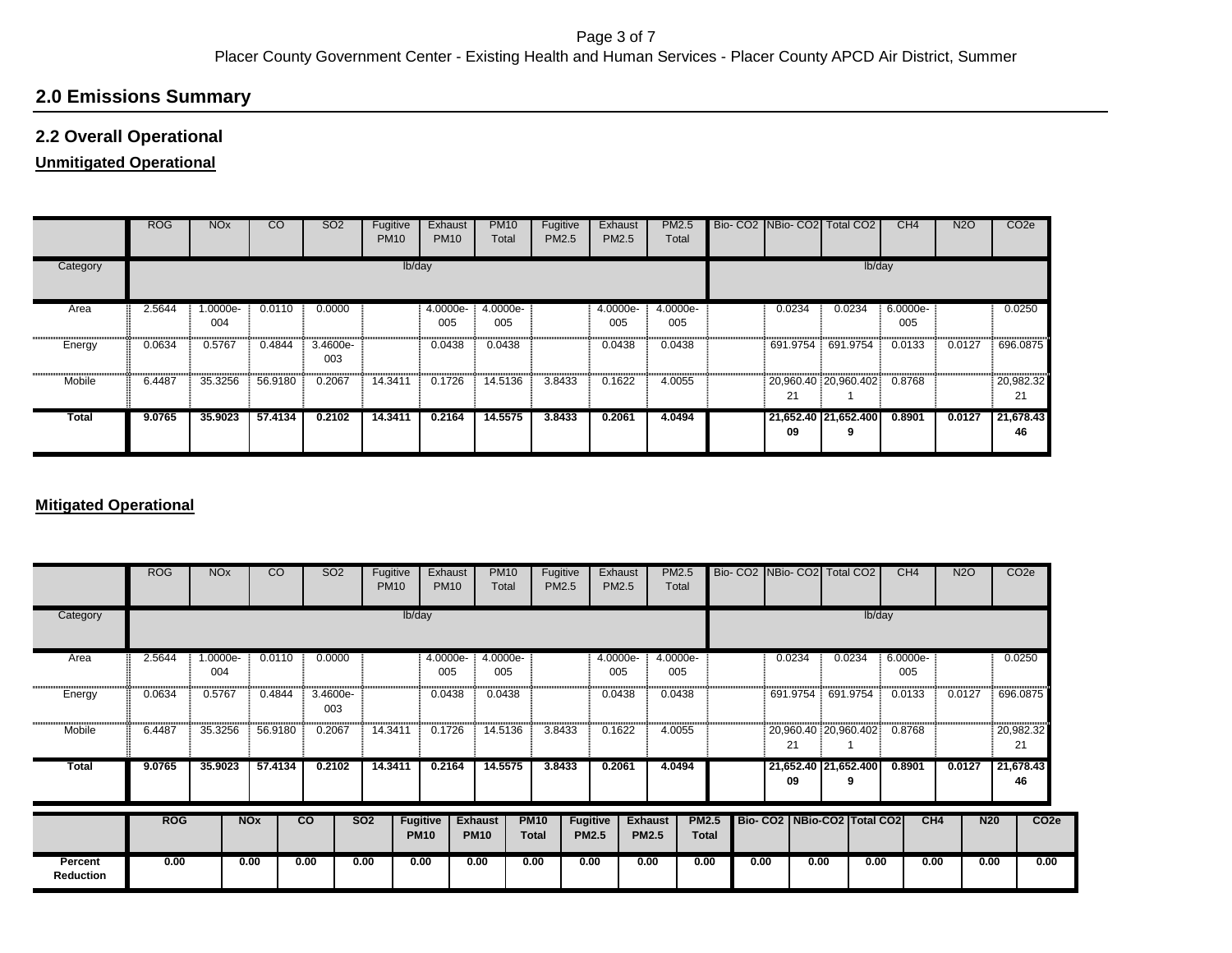### **4.0 Operational Detail - Mobile**

### **4.1 Mitigation Measures Mobile**

|             | <b>ROG</b> | <b>NO<sub>x</sub></b> | CO      | SO <sub>2</sub> | Fugitive<br><b>PM10</b> | Exhaust<br><b>PM10</b> | <b>PM10</b><br>Total | Fugitive<br>PM2.5 | Exhaust<br>PM2.5 | <b>PM2.5</b><br>Total |    | Bio-CO2 NBio-CO2 Total CO2 | CH <sub>4</sub> | <b>N2O</b> | CO <sub>2</sub> e |
|-------------|------------|-----------------------|---------|-----------------|-------------------------|------------------------|----------------------|-------------------|------------------|-----------------------|----|----------------------------|-----------------|------------|-------------------|
| Category    |            |                       |         |                 | lb/day                  |                        |                      |                   |                  |                       |    | lb/day                     |                 |            |                   |
| Mitigated   | 6.4487     | 35.3256               | 56.9180 | 0.2067          | 14.3411                 | 0.1726                 | 14.5136              | 3.8433            | 0.1622           | 4.0055                | 21 | 20,960.40 20,960.402       | 0.8768          |            | 20,982.32<br>21   |
| Unmitigated | 6.4487     | 35.3256               | 56.9180 | 0.2067          | 14.3411                 | 0.1726                 | 14.5136              | 3.8433            | 0.1622           | 4.0055                | 21 | 20,960.40 20,960.402       | 0.8768          |            | 20,982.32<br>21   |

### **4.2 Trip Summary Information**

|                             |          | Average Daily Trip Rate |        | Unmitigated       | Mitigated  |
|-----------------------------|----------|-------------------------|--------|-------------------|------------|
| Land Use                    | Weekday  | Saturdav                | Sunday | <b>Annual VMT</b> | Annual VMT |
| Government Office Building  | 3.392.29 | 0.00                    | 0.00   | 4.798.683         | 4.798.683  |
| $\overline{\mathrm{total}}$ | 3.392.29 | 0.00                    | 0.00   | 4.798.683         | 4.798.683  |

### **4.3 Trip Type Information**

|                            |                | <b>Miles</b> |      |          | Trip % |                                                             |         | Trip Purpose %  |         |
|----------------------------|----------------|--------------|------|----------|--------|-------------------------------------------------------------|---------|-----------------|---------|
| Land Use                   | $H-W$ or $C-W$ |              |      | $\cdots$ |        | H-S or C-C TH-O or C-NWT H-W or C-TH-S or C-C TH-O or C-NWT | Primary | <b>Diverted</b> | Pass-by |
| Government Office Building | 14.70          | 6.60         | 6.60 | 33.00    | 62.00  | 5.00                                                        |         | 34              |         |

# **4.4 Fleet Mix**

| Land Use                      | LDA      | $\Gamma$<br>∠∪ ⊦ | DT <sub>2</sub> | <b>MDV</b> | 11D <sub>2</sub> | HD <sub>2</sub> | <b>MHD</b> | 11.15<br>76L | OBUS              | JBUS               | <b>MCY</b>           | SBUS             | MH       |
|-------------------------------|----------|------------------|-----------------|------------|------------------|-----------------|------------|--------------|-------------------|--------------------|----------------------|------------------|----------|
| Office Building<br>Government | ∪.49481′ | 0.040252         | J.220236        | 128508     | 0.023782         | J.006284        | 0.029295   | 0.046215     | 1446.<br>$0.00^*$ | - 001205. <i>د</i> | 0.00596 <sup>4</sup> | 0.000773<br>. ت. | 0.001232 |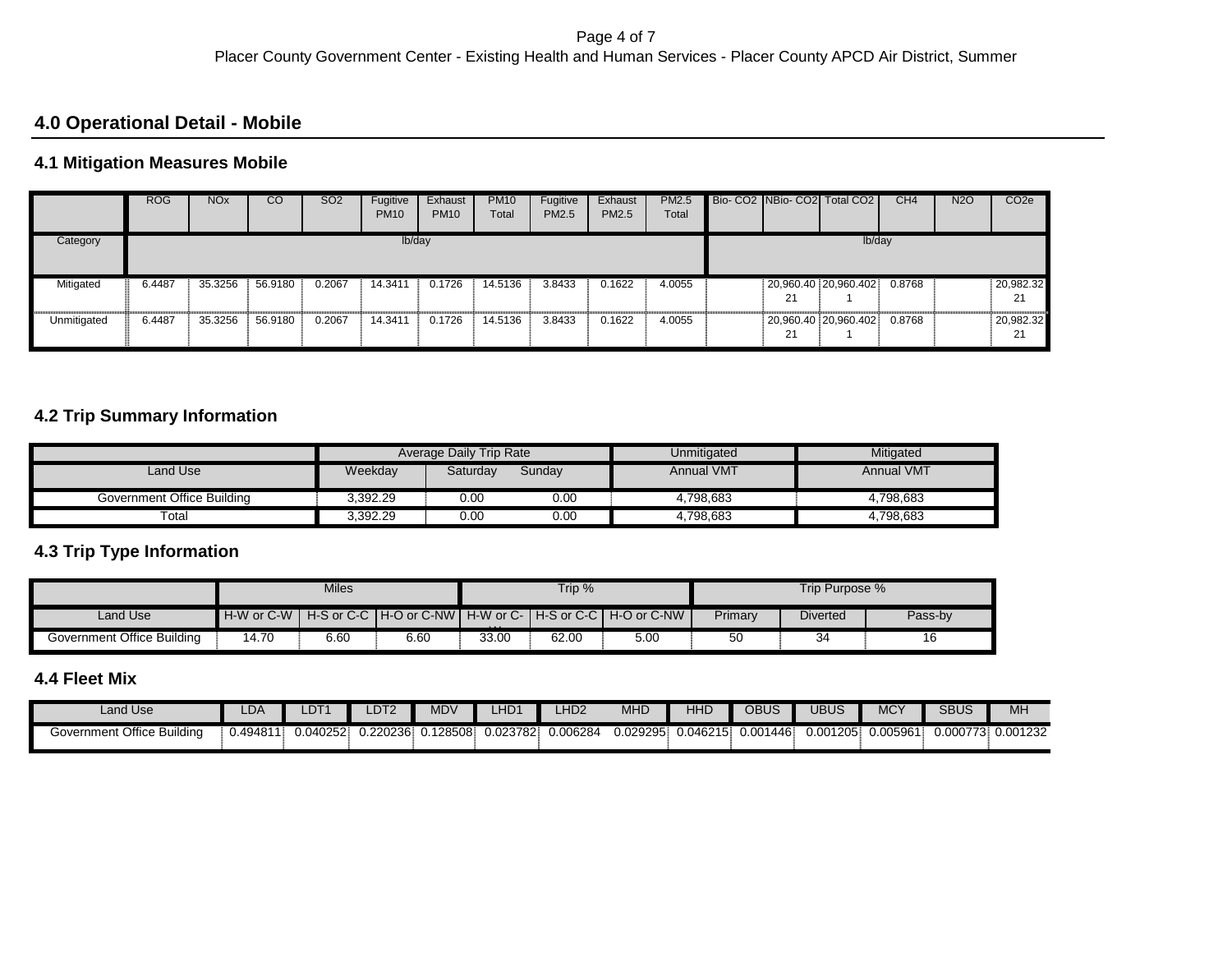# **5.0 Energy Detail**

Historical Energy Use: Y

# **5.1 Mitigation Measures Energy**

|                                  | <b>ROG</b> | <b>NO<sub>x</sub></b> | CO     | <b>SO2</b>      | Fugitive<br><b>PM10</b> | Exhaust<br><b>PM10</b> | <b>PM10</b><br>Total | Fugitive<br><b>PM2.5</b> | Exhaust<br><b>PM2.5</b> | <b>PM2.5</b><br>Total |                   | Bio- CO2 NBio- CO2 Total CO2 | CH <sub>4</sub> | <b>N2O</b> | CO <sub>2e</sub> |
|----------------------------------|------------|-----------------------|--------|-----------------|-------------------------|------------------------|----------------------|--------------------------|-------------------------|-----------------------|-------------------|------------------------------|-----------------|------------|------------------|
| Category                         |            |                       |        |                 | lb/day                  |                        |                      |                          |                         |                       |                   | lb/day                       |                 |            |                  |
| <b>NaturalGas</b><br>Mitigated   | 0.0634     | 0.5767                | 0.4844 | 3.4600e-<br>003 |                         | 0.0438                 | 0.0438               |                          | 0.0438                  | 0.0438                | 691.9754 691.9754 |                              | 0.0133          | 0.0127     | 696.0875         |
| <b>NaturalGas</b><br>Unmitigated | 0.0634     | 0.5767                | 0.4844 | 3.4600e-<br>003 |                         | 0.0438                 | 0.0438               |                          | 0.0438                  | 0.0438                | 691.9754          | 691.9754                     | 0.0133          | 0.0127     | 696.0875         |

### **5.2 Energy by Land Use - NaturalGas**

**Unmitigated**

|                                      | <b>NaturalGa</b><br>s Use | <b>ROG</b> | <b>NO<sub>x</sub></b> | CO     | SO <sub>2</sub> | <b>Fugitive</b><br><b>PM10</b> | Exhaust<br><b>PM10</b> | <b>PM10</b><br>Total | Fugitive<br>PM2.5 | Exhaust<br>PM2.5 | <b>PM2.5</b><br>Total | Bio- CO2   NBio- CO2   Total CO2 |        | CH <sub>4</sub> | N <sub>2</sub> O | CO <sub>2e</sub> |
|--------------------------------------|---------------------------|------------|-----------------------|--------|-----------------|--------------------------------|------------------------|----------------------|-------------------|------------------|-----------------------|----------------------------------|--------|-----------------|------------------|------------------|
| <b>Land Use</b>                      | kBTU/yr                   |            |                       |        |                 | lb/day                         |                        |                      |                   |                  |                       |                                  | lb/day |                 |                  |                  |
| Government Office<br><b>Building</b> | 5881.79                   | 0.0634     | 0.5767                | 0.4844 | 3.4600e-<br>003 |                                | 0.0438                 | 0.0438               |                   | 0.0438           | 0.0438                | 691.9754 691.9754                |        | 0.0133          | 0.0127           | 696.0875         |
| Total                                |                           | 0.0634     | 0.5767                | 0.4844 | 3.4600e-<br>003 |                                | 0.0438                 | 0.0438               |                   | 0.0438           | 0.0438                | 691.9754 691.9754                |        | 0.0133          | 0.0127           | 696.0875         |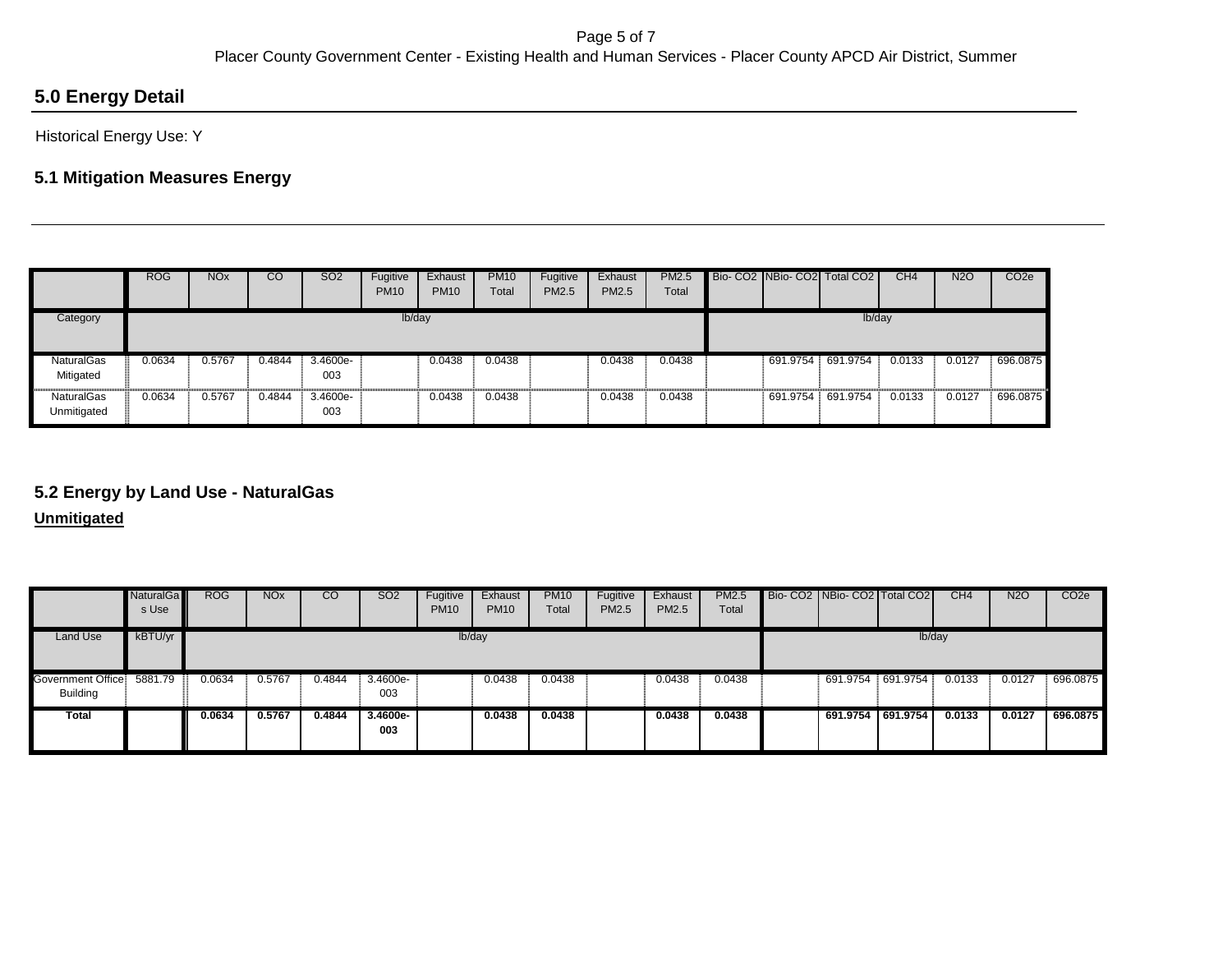#### **Mitigated**

|                                      | NaturalGa<br>s Use | <b>ROG</b> | NOx    | CO     | SO <sub>2</sub>   | Fugitive<br><b>PM10</b> | Exhaust<br><b>PM10</b> | <b>PM10</b><br>Total | Fugitive<br>PM2.5 | Exhaust<br>PM2.5 | PM2.5<br>Total | Bio- CO2   NBio- CO2   Total CO2 |          | CH <sub>4</sub> | N <sub>2</sub> O | CO <sub>2e</sub> |
|--------------------------------------|--------------------|------------|--------|--------|-------------------|-------------------------|------------------------|----------------------|-------------------|------------------|----------------|----------------------------------|----------|-----------------|------------------|------------------|
| Land Use                             | kBTU/yr            |            |        |        |                   |                         | lb/day                 |                      |                   |                  |                |                                  | Ib/day   |                 |                  |                  |
| Government Office<br><b>Building</b> | 5.88179            | 0.0634     | 0.5767 | 0.4844 | 3.4600e-<br>003   |                         | 0.0438                 | 0.0438               |                   | 0.0438           | 0.0438         | 691.9754                         | 691.9754 | 0.0133          | 0.0127           | 696.0875         |
| Total                                |                    | 0.0634     | 0.5767 | 0.4844 | $3.4600e-$<br>003 |                         | 0.0438                 | 0.0438               |                   | 0.0438           | 0.0438         | 691.9754 691.9754                |          | 0.0133          | 0.0127           | 696.0875         |

# **6.0 Area Detail**

### **6.1 Mitigation Measures Area**

|             | <b>ROG</b> | <b>NO<sub>x</sub></b> | CO     | <b>SO2</b> | Fugitive<br><b>PM10</b> | Exhaust<br><b>PM10</b> | <b>PM10</b><br>Total | Fugitive<br>PM2.5 | Exhaust<br><b>PM2.5</b> | <b>PM2.5</b><br>Total |        | Bio-CO2 NBio-CO2 Total CO2 | CH4             | N2O | CO <sub>2e</sub> |
|-------------|------------|-----------------------|--------|------------|-------------------------|------------------------|----------------------|-------------------|-------------------------|-----------------------|--------|----------------------------|-----------------|-----|------------------|
| Category    |            |                       |        |            | lb/day                  |                        |                      |                   |                         |                       |        | lb/day                     |                 |     |                  |
| Mitigated   | 2.5644     | -.0000e<br>004        | 0.0110 | 0.0000     |                         | 4.0000e-<br>005        | 4.0000e-<br>005      |                   | 4.0000e-<br>005         | 4.0000e-<br>005       | 0.0234 | 0.0234                     | 6.0000e-<br>005 |     | 0.0250           |
| Unmitigated | 2.5644     | --0000e<br>004        | 0.0110 | 0.0000     |                         | 4.0000e-<br>005        | 4.0000e-<br>005      |                   | 4.0000e-<br>005         | 4.0000e-<br>005       | 0.0234 | 0.0234                     | 6.0000e-<br>005 |     | 0.0250           |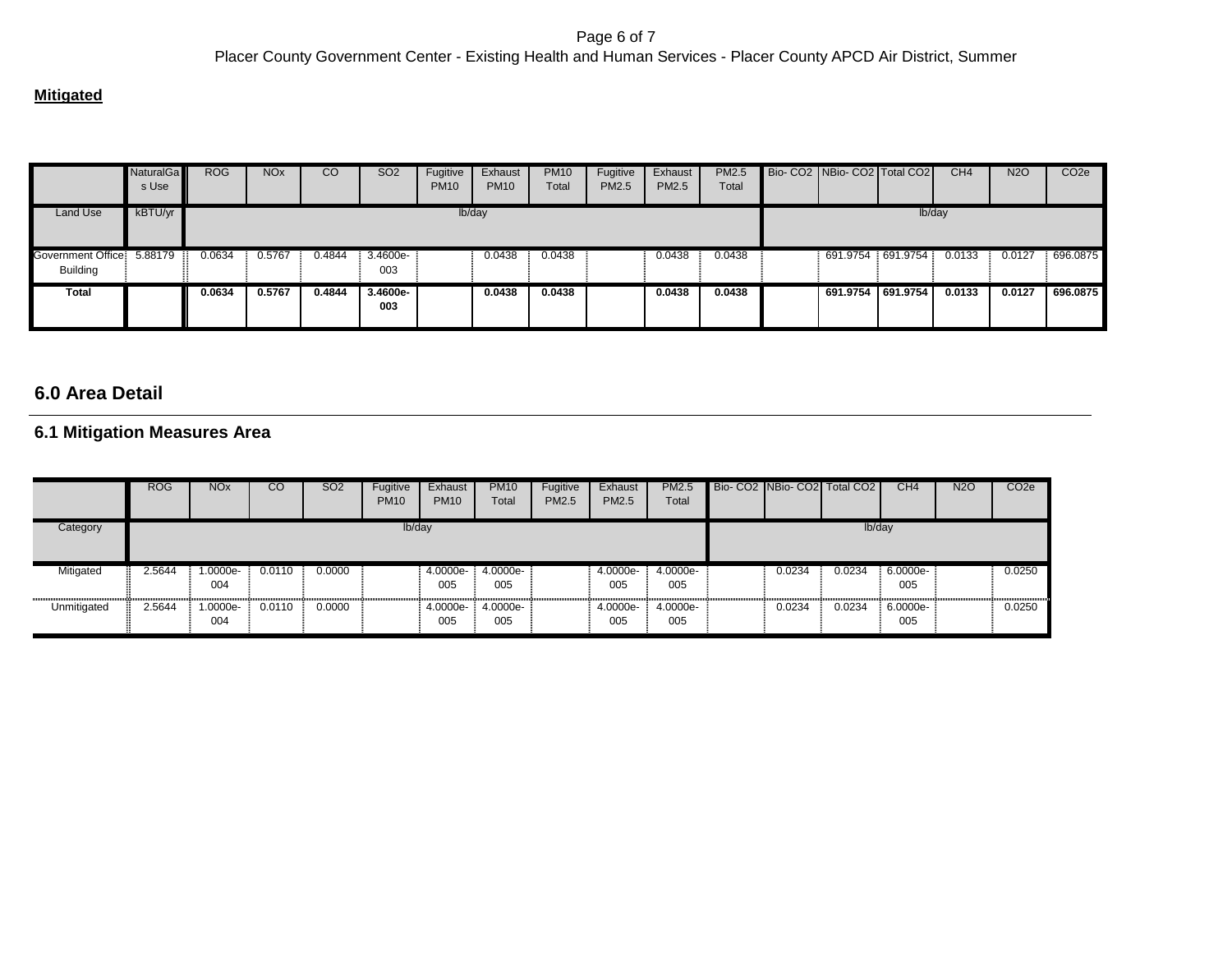# **6.2 Area by SubCategory**

# **Unmitigated**

|                          | <b>ROG</b>      | <b>NO<sub>x</sub></b> | CO     | SO <sub>2</sub> | Fugitive<br><b>PM10</b> | Exhaust<br><b>PM10</b> | <b>PM10</b><br>Total | Fugitive<br>PM2.5 | Exhaust<br>PM2.5 | PM2.5<br>Total  |        | Bio- CO2 NBio- CO2 Total CO2 | CH <sub>4</sub>   | <b>N2O</b> | CO <sub>2e</sub> |
|--------------------------|-----------------|-----------------------|--------|-----------------|-------------------------|------------------------|----------------------|-------------------|------------------|-----------------|--------|------------------------------|-------------------|------------|------------------|
| SubCategory              |                 |                       |        |                 | lb/day                  |                        |                      |                   |                  |                 |        | lb/day                       |                   |            |                  |
| Architectural<br>Coating | 0.2719          |                       |        |                 |                         | 0.0000                 | 0.0000               |                   | 0.0000           | 0.0000          |        | 0.0000                       |                   |            | 0.0000           |
| Consumer<br>Products     | 2.2914          |                       |        |                 |                         | 0.0000                 | 0.0000               |                   | 0.0000           | 0.0000          |        | 0.0000                       |                   |            | 0.0000           |
| Landscaping              | 1.0300e-<br>003 | 1.0000e-<br>004       | 0.0110 | 0.0000          |                         | 4.0000e-<br>005        | 4.0000e-<br>005      |                   | 4.0000e-<br>005  | 4.0000e-<br>005 | 0.0234 | 0.0234                       | 6.0000e-<br>005   |            | 0.0250           |
| Total                    | 2.5644          | $1.0000e-$<br>004     | 0.0110 | 0.0000          |                         | 4.0000e-<br>005        | 4.0000e-<br>005      |                   | 4.0000e-<br>005  | 4.0000e-<br>005 | 0.0234 | 0.0234                       | $6.0000e-$<br>005 |            | 0.0250           |

|                          | <b>ROG</b>      | <b>NO<sub>x</sub></b> | $\overline{c}$ | <b>SO2</b> | Fugitive<br><b>PM10</b> | Exhaust<br><b>PM10</b> | <b>PM10</b><br>Total | Fugitive<br><b>PM2.5</b> | Exhaust<br>PM2.5 | <b>PM2.5</b><br>Total |        | Bio- CO2 NBio- CO2 Total CO2 | CH4             | <b>N2O</b> | CO <sub>2e</sub> |
|--------------------------|-----------------|-----------------------|----------------|------------|-------------------------|------------------------|----------------------|--------------------------|------------------|-----------------------|--------|------------------------------|-----------------|------------|------------------|
| SubCategory              |                 |                       |                |            | lb/day                  |                        |                      |                          |                  |                       |        | lb/day                       |                 |            |                  |
| Architectural<br>Coating | 0.2719          |                       |                |            |                         | 0.0000                 | 0.0000               |                          | 0.0000           | 0.0000                |        | 0.0000                       |                 |            | 0.0000           |
| Consumer<br>Products     | 2.2914          |                       |                |            |                         | 0.0000                 | 0.0000               |                          | 0.0000           | 0.0000                |        | 0.0000                       |                 |            | 0.0000           |
| Landscaping              | 1.0300e-<br>003 | 1.0000e-<br>004       | 0.0110         | 0.0000     |                         | 4.0000e-<br>005        | 4.0000e-<br>005      |                          | 4.0000e-<br>005  | 4.0000e-<br>005       | 0.0234 | 0.0234                       | 6.0000e-<br>005 |            | 0.0250           |
| <b>Total</b>             | 2.5644          | 1.0000e-<br>004       | 0.0110         | 0.0000     |                         | 4.0000e-<br>005        | $4.0000e-$<br>005    |                          | 4.0000e-<br>005  | 4.0000e-<br>005       | 0.0234 | 0.0234                       | 6.0000e-<br>005 |            | 0.0250           |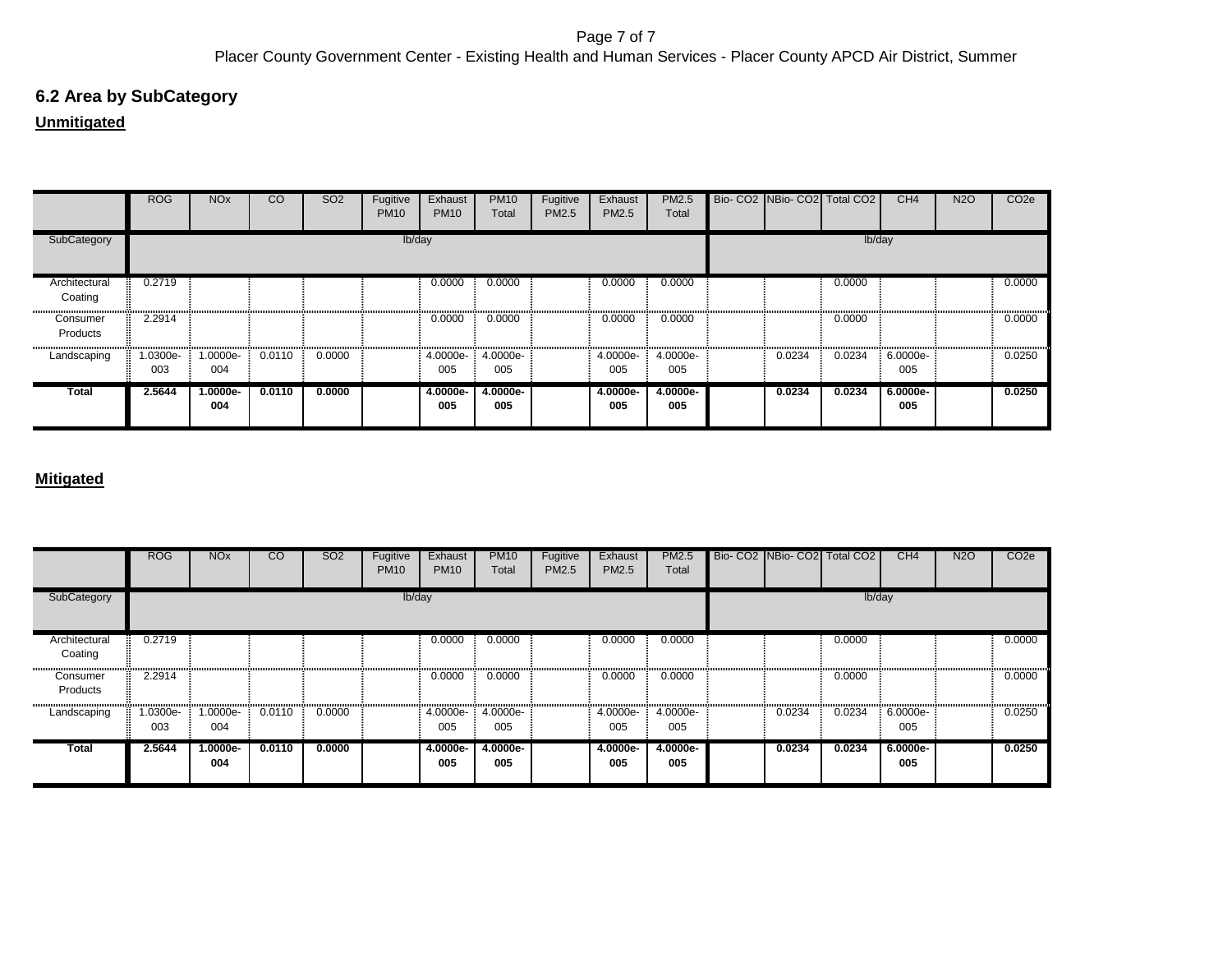Page 1 of 7 Placer County Government Center - Existing Health and Human Services - Placer County APCD Air District, Winter

CalEEMod Version: CalEEMod.2016.3.2

Date: 1/24/2019 9:23 AM

### **Placer County Government Center - Existing Health and Human Services Placer County APCD Air District, Winter**

## **1.0 Project Characteristics**

### **1.1 Land Usage**

| Land Uses                  | <b>Size</b> | Metric      | Lot Acreage | Floor<br>Surface Area | Population |
|----------------------------|-------------|-------------|-------------|-----------------------|------------|
| Government Office Building | 107.08      | $1000$ sqfu | . .<br>2.40 | 107,075.00            |            |

## **1.2 Other Project Characteristics**

| <b>Urbanization</b>               | Rural                          | Wind Speed (m/s)                  | 2.2   | <b>Precipitation Freg (Days)</b>        | 74    |
|-----------------------------------|--------------------------------|-----------------------------------|-------|-----------------------------------------|-------|
| <b>Climate Zone</b>               | 2                              |                                   |       | <b>Operational Year</b>                 | 2021  |
| <b>Utility Company</b>            | Pacific Gas & Electric Company |                                   |       |                                         |       |
| <b>CO2 Intensity</b><br>(lb/MWhr) | 499.66                         | <b>CH4 Intensity</b><br>(lb/MWhr) | 0.029 | N <sub>2</sub> O Intensity<br>(lb/MWhr) | 0.006 |

#### **1.3 User Entered Comments & Non-Default Data**

Project Characteristics - PCGC - Project Level. PCAPCD. Adjusted RPS to meet 33% RPS.

Land Use - Existing Health and Human Services Building (107,075 sf) defualt acreage assumed.

Construction Phase - Modeling operations

Off-road Equipment - Default equipment assumed

Off-road Equipment - Modeling operations

Trips and VMT - Modeling operations

On-road Fugitive Dust - Modeling operations

Demolition - Modeling operations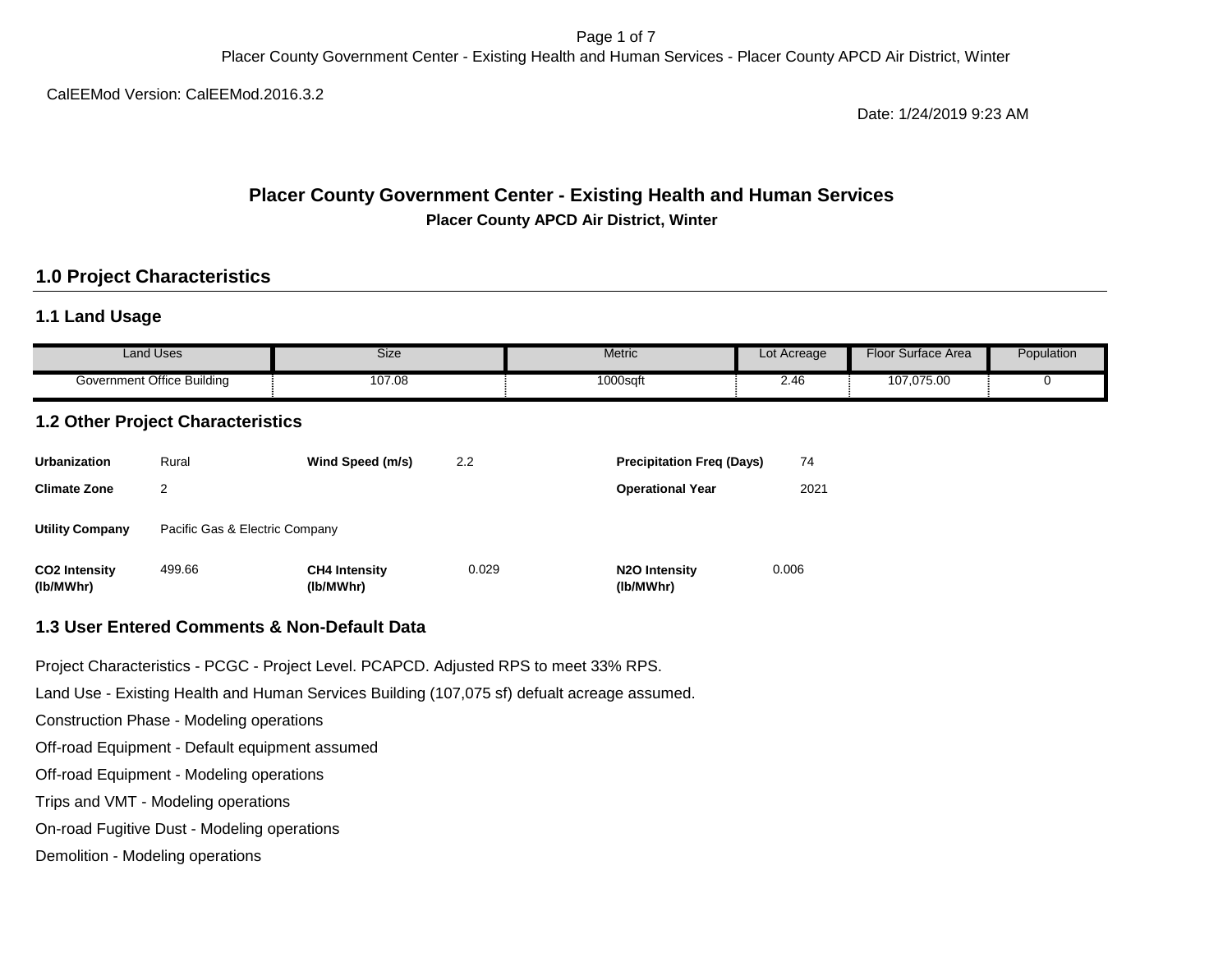#### Page 2 of 7 Placer County Government Center - Existing Health and Human Services - Placer County APCD Air District, Winter

Grading - Modeling operations

Architectural Coating - Modeling operations

Vehicle Trips - Update trip rate to meet trips presented in traffic report (Fehr and Peers)

| Table Name                | Column Name                  | Default Value | <b>New Value</b> |
|---------------------------|------------------------------|---------------|------------------|
| tblConstDustMitigation    | WaterUnpavedRoadVehicleSpeed | 0             | 15               |
| tblConstructionPhase      | <b>NumDays</b>               | 3.00          | 0.00             |
| tblGrading                | AcresOfGrading               | 0.00          | 4.50             |
| tblLandUse                | LandUseSquareFeet            | 107.080.00    | 107.075.00       |
| tblOffRoadEquipment       | OffRoadEquipmentUnitAmount   | 1.00          | 0.00             |
| tblProjectCharacteristics | CO2IntensityFactor           | 641.35        | 499.66           |
| tblProjectCharacteristics | UrbanizationLevel            | Urban         | Rural            |
| tblVehicleTrips           | WD TR                        | 68.93         | 31.68            |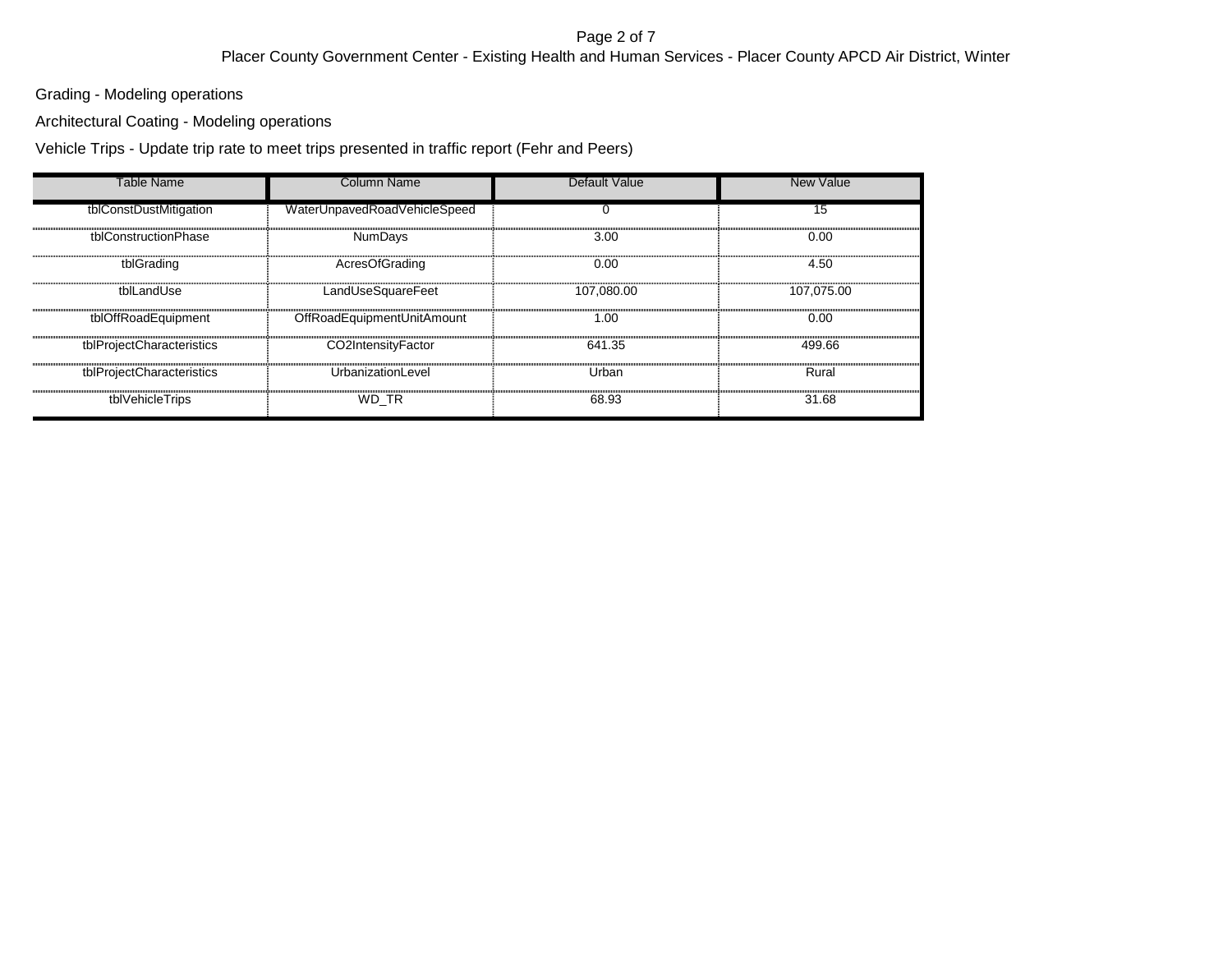# **2.0 Emissions Summary**

### **2.2 Overall Operational**

### **Unmitigated Operational**

|              | <b>ROG</b> | <b>NO<sub>x</sub></b> | <b>CO</b> | SO <sub>2</sub> | Fugitive<br><b>PM10</b> | Exhaust<br><b>PM10</b> | <b>PM10</b><br>Total | Fugitive<br>PM2.5 | Exhaust<br><b>PM2.5</b> | <b>PM2.5</b><br>Total | Bio- CO2 NBio- CO2 | <b>Total CO2</b>          | CH4             | <b>N2O</b> | CO <sub>2</sub> e |
|--------------|------------|-----------------------|-----------|-----------------|-------------------------|------------------------|----------------------|-------------------|-------------------------|-----------------------|--------------------|---------------------------|-----------------|------------|-------------------|
| Category     |            |                       |           |                 | lb/day                  |                        |                      |                   |                         |                       |                    | lb/day                    |                 |            |                   |
| Area         | 2.5644     | -.0000e<br>004        | 0.0110    | 0.0000          |                         | 4.0000e-<br>005        | 4.0000e-<br>005      |                   | 4.0000e-<br>005         | 4.0000e-<br>005       | 0.0234             | 0.0234                    | 6.0000e-<br>005 |            | 0.0250            |
| Energy       | 0.0634     | 0.5767                | 0.4844    | 3.4600e-<br>003 |                         | 0.0438                 | 0.0438               |                   | 0.0438                  | 0.0438                | 691.9754           | 691.9754                  | 0.0133          | 0.0127     | 696.0875          |
| Mobile       | 5.1074     | 36.4459               | 57.3537   | 0.1898          | 14.3411                 | 0.1763                 | 14.5174              | 3.8433            | 0.1658                  | 4.0091                | 91                 | 19,249.15 19,249.159      | 0.9299          |            | 19,272.40<br>70   |
| <b>Total</b> | 7.7352     | 37.0227               | 57.8491   | 0.1933          | 14.3411                 | 0.2202                 | 14.5613              | 3.8433            | 0.2097                  | 4.0530                | 80                 | 19,941.15 19,941.158<br>0 | 0.9432          | 0.0127     | 19,968.51<br>95   |

### **Mitigated Operational**

|                             | <b>ROG</b> | <b>NO<sub>x</sub></b> |                       | CO      | SO <sub>2</sub> | Fugitive<br><b>PM10</b> |                                | Exhaust<br><b>PM10</b> | <b>PM10</b><br>Total          |                             | Fugitive<br>PM2.5               | Exhaust<br>PM2.5 | <b>PM2.5</b><br>Total          |                              | Bio- CO2   NBio- CO2   Total CO2 |                                 |      |          | CH <sub>4</sub> |      | N <sub>2</sub> O | CO <sub>2e</sub> |
|-----------------------------|------------|-----------------------|-----------------------|---------|-----------------|-------------------------|--------------------------------|------------------------|-------------------------------|-----------------------------|---------------------------------|------------------|--------------------------------|------------------------------|----------------------------------|---------------------------------|------|----------|-----------------|------|------------------|------------------|
| Category                    |            |                       |                       |         |                 |                         | Ib/day                         |                        |                               |                             |                                 |                  |                                |                              |                                  |                                 |      | lb/day   |                 |      |                  |                  |
| Area                        | 2.5644     | 1.0000e-<br>004       |                       | 0.0110  | 0.0000          |                         |                                | 4.0000e-<br>005        | 4.0000e-<br>005               |                             |                                 | 4.0000e-<br>005  | 4.0000e-<br>005                |                              |                                  | 0.0234                          |      | 0.0234   | 6.0000e-<br>005 |      |                  | 0.0250           |
| Energy                      | 0.0634     | 0.5767                |                       | 0.4844  | 3.4600e-<br>003 |                         |                                | 0.0438                 | 0.0438                        |                             |                                 | 0.0438           | 0.0438                         |                              |                                  | 691.9754                        |      | 691.9754 | 0.0133          |      | 0.0127           | 696.0875         |
| Mobile                      | 5.1074     | 36.4459               |                       | 57.3537 | 0.1898          | 14.3411                 |                                | 0.1763                 | 14.5174                       | 3.8433                      |                                 | 0.1658           | 4.0091                         |                              |                                  | 19,249.15 19,249.159<br>91      |      |          | 0.9299          |      |                  | 19,272.40<br>70  |
| <b>Total</b>                | 7.7352     | 37.0227               |                       | 57.8491 | 0.1933          | 14.3411                 |                                | 0.2202                 | 14.5613                       | 3.8433                      |                                 | 0.2097           | 4.0530                         |                              |                                  | 19,941.15   19,941.158<br>80    |      | 0        | 0.9432          |      | 0.0127           | 19,968.51<br>95  |
|                             | <b>ROG</b> |                       | <b>NO<sub>x</sub></b> |         | $\overline{c}$  | <b>SO2</b>              | <b>Fugitive</b><br><b>PM10</b> |                        | <b>Exhaust</b><br><b>PM10</b> | <b>PM10</b><br><b>Total</b> | <b>Fugitive</b><br><b>PM2.5</b> |                  | <b>Exhaust</b><br><b>PM2.5</b> | <b>PM2.5</b><br><b>Total</b> |                                  | Bio- CO2   NBio-CO2   Total CO2 |      |          |                 | CH4  | N <sub>20</sub>  | CO <sub>2e</sub> |
| Percent<br><b>Reduction</b> | 0.00       |                       | 0.00                  |         | 0.00            | 0.00                    | 0.00                           |                        | 0.00                          | 0.00                        | 0.00                            |                  | 0.00                           | 0.00                         | 0.00                             |                                 | 0.00 | 0.00     |                 | 0.00 | 0.00             | 0.00             |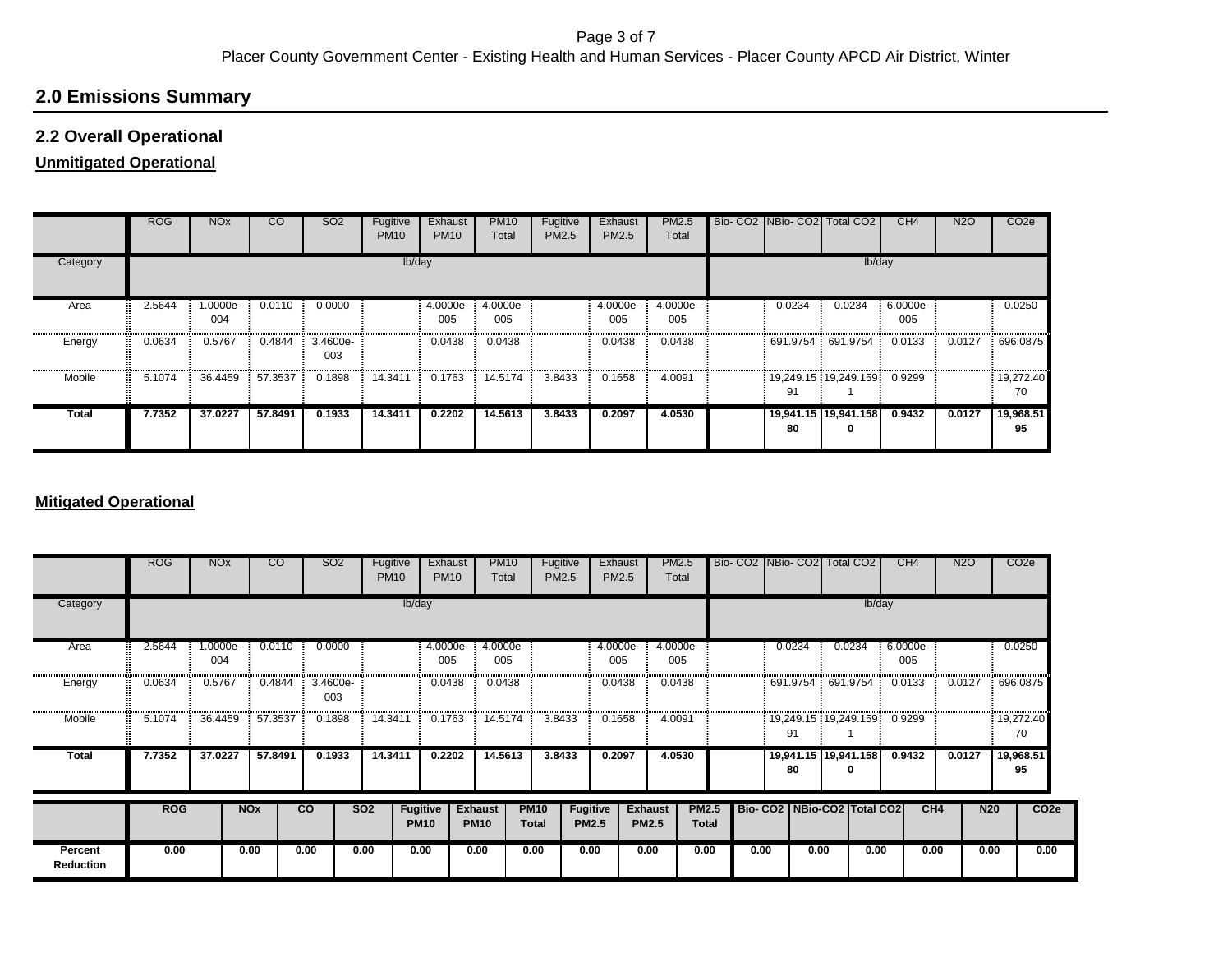# **4.0 Operational Detail - Mobile**

# **4.1 Mitigation Measures Mobile**

|             | <b>ROG</b> | <b>NO<sub>x</sub></b> | CO      | <b>SO2</b> | Fugitive<br><b>PM10</b> | Exhaust<br><b>PM10</b> | <b>PM10</b><br>Total | Fugitive<br>PM2.5 | Exhaust<br>PM2.5 | <b>PM2.5</b><br>Total |    | Bio- CO2 NBio- CO2 Total CO2 | CH <sub>4</sub> | <b>N2O</b> | CO <sub>2e</sub> |
|-------------|------------|-----------------------|---------|------------|-------------------------|------------------------|----------------------|-------------------|------------------|-----------------------|----|------------------------------|-----------------|------------|------------------|
| Category    |            |                       |         |            | lb/day                  |                        |                      |                   |                  |                       |    | lb/day                       |                 |            |                  |
| Mitigated   | 5.1074     | 36.4459               | 57.3537 | 0.1898     | 14.3411                 | 0.1763                 | 14.5174              | 3.8433            | 0.1658           | 4.0091                | 91 | 19,249.15 19,249.159         | 0.9299          |            | 19,272.40<br>70  |
| Unmitigated | 5.1074     | 36.4459               | 57.3537 | 0.1898     | 14.3411                 | 0.1763                 | 14.5174              | 3.8433            | 0.1658           | 4.0091                | 91 | 19,249.15 19,249.159         | 0.9299          |            | 19,272.40<br>70  |

# **4.2 Trip Summary Information**

|                            |          | <b>Average Daily Trip Rate</b> |        | Unmitigated       | Mitigated         |
|----------------------------|----------|--------------------------------|--------|-------------------|-------------------|
| Land Use                   | Weekday  | Saturdav                       | Sunday | <b>Annual VMT</b> | <b>Annual VMT</b> |
| Government Office Building | 3.392.29 | 0.00                           | 0.00   | 4.798.683         | 4.798.683         |
| Total                      | 3,392.29 | 0.00                           | 0.00   | 4.798.683         | 4,798,683         |

### **4.3 Trip Type Information**

|                            |       | Miles |      |          | Trip % |                                                                              |         | Trip Purpose % |         |
|----------------------------|-------|-------|------|----------|--------|------------------------------------------------------------------------------|---------|----------------|---------|
| Land Use                   |       |       |      | $\cdots$ |        | H-W or C-W   H-S or C-C   H-O or C-NW   H-W or C-   H-S or C-C   H-O or C-NW | Primary | Diverted       | Pass-by |
| Government Office Building | 14.70 | 6.60  | 6.60 | 33.00    | 62.00  | 5.00                                                                         | 50      | 34             |         |

# **4.4 Fleet Mix**

| Land Use                         | LDA.     | _DT      | DT <sub>2</sub> | MDV          | $\mathbf{m}$<br>4HD' | LHD2    | <b>MHD</b> | HHD      | OBUS          | JBUS     | $\sqrt{2}$<br>۷IV | <b>SBUS</b> | MH         |
|----------------------------------|----------|----------|-----------------|--------------|----------------------|---------|------------|----------|---------------|----------|-------------------|-------------|------------|
| Office<br>Building<br>Government | 0.49481' | 0.040252 | 0.220236        | 128508<br>u. | 0.023782             | .006284 | 0.029295   | 0.046215 | 1446<br>0.001 | 0.001205 | 0.005961          | 0.000773    | 3 0.001232 |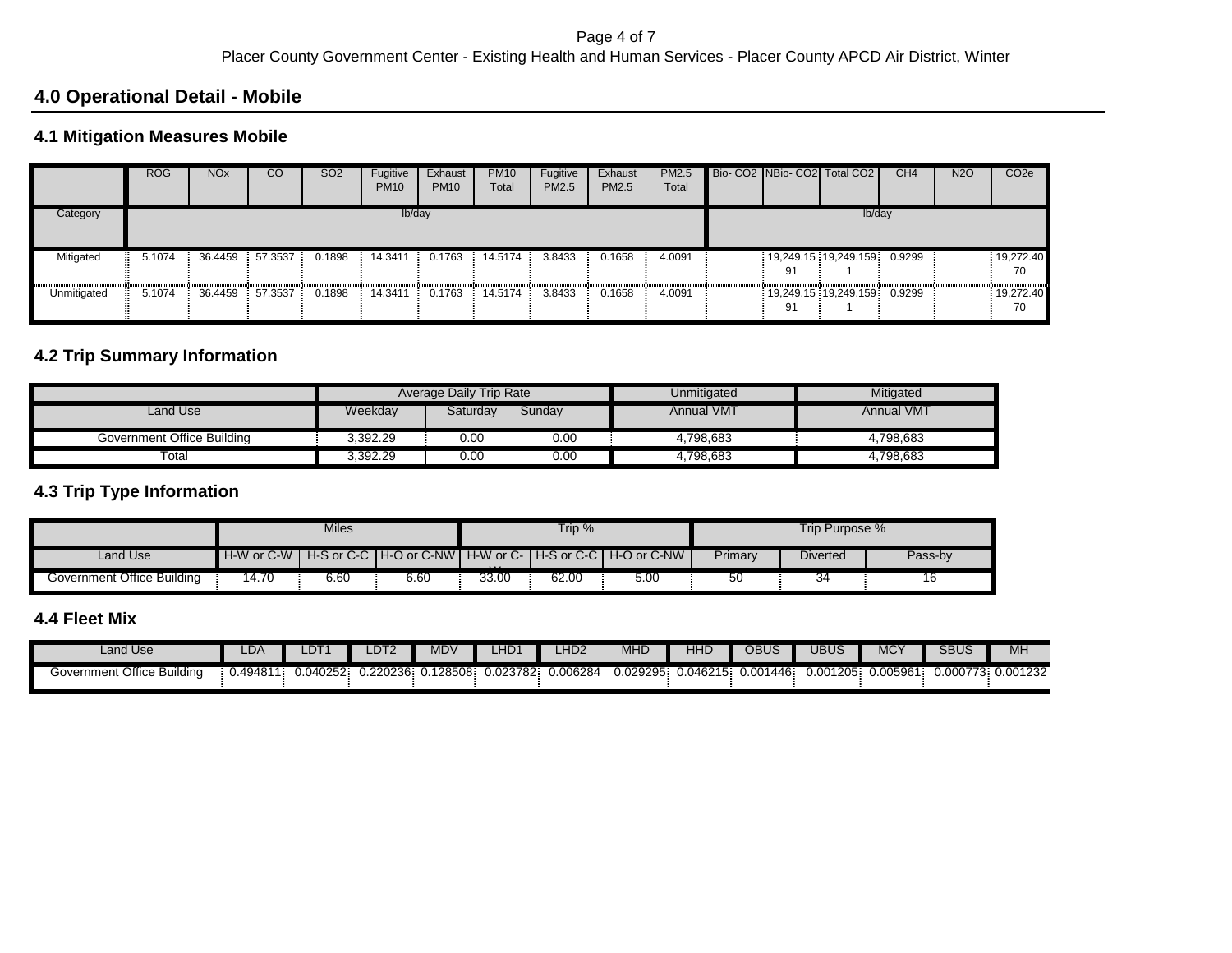# **5.0 Energy Detail**

Historical Energy Use: Y

# **5.1 Mitigation Measures Energy**

|                                  | <b>ROG</b> | <b>NO<sub>x</sub></b> | $\overline{c}$ | <b>SO2</b>      | Fugitive<br><b>PM10</b> | Exhaust<br><b>PM10</b> | <b>PM10</b><br><b>Total</b> | Fugitive<br><b>PM2.5</b> | Exhaust<br><b>PM2.5</b> | <b>PM2.5</b><br>Total |          | Bio- CO2 NBio- CO2 Total CO2 | CH <sub>4</sub> | <b>N2O</b> | CO <sub>2</sub> e |
|----------------------------------|------------|-----------------------|----------------|-----------------|-------------------------|------------------------|-----------------------------|--------------------------|-------------------------|-----------------------|----------|------------------------------|-----------------|------------|-------------------|
| Category                         |            |                       |                |                 | lb/day                  |                        |                             |                          |                         |                       |          | lb/day                       |                 |            |                   |
| <b>NaturalGas</b><br>Mitigated   | 0.0634     | 0.5767                | 0.4844         | 3.4600e-<br>003 |                         | 0.0438                 | 0.0438                      |                          | 0.0438                  | 0.0438                | 691.9754 | 691.9754                     | 0.0133          | 0.0127     | 696.0875          |
| <b>NaturalGas</b><br>Unmitigated | 0.0634     | 0.5767                | 0.4844         | 3.4600e-<br>003 |                         | 0.0438                 | 0.0438                      |                          | 0.0438                  | 0.0438                | 691.9754 | 691.9754                     | 0.0133          | 0.0127     | 696.0875          |

# **5.2 Energy by Land Use - NaturalGas**

**Unmitigated**

|                                      | <b>NaturalGa</b><br>s Use | <b>ROG</b> | <b>NO<sub>x</sub></b> | $\overline{c}$ | <b>SO2</b>      | Fugitive<br><b>PM10</b> | Exhaust<br><b>PM10</b> | <b>PM10</b><br>Total | Fugitive<br>PM2.5 | Exhaust<br>PM2.5 | <b>PM2.5</b><br>Total |        | Bio- CO2   NBio- CO2   Total CO2 |  | CH4    | <b>N2O</b> | CO <sub>2</sub> e |  |  |
|--------------------------------------|---------------------------|------------|-----------------------|----------------|-----------------|-------------------------|------------------------|----------------------|-------------------|------------------|-----------------------|--------|----------------------------------|--|--------|------------|-------------------|--|--|
| Land Use                             | kBTU/yr                   | lb/day     |                       |                |                 |                         |                        |                      |                   |                  |                       | lb/day |                                  |  |        |            |                   |  |  |
| Government Office<br><b>Building</b> | 5881.79                   | 0.0634     | 0.5767                | 0.4844         | 3.4600e-<br>003 |                         | 0.0438                 | 0.0438               |                   | 0.0438           | 0.0438                |        | 691.9754 691.9754                |  | 0.0133 | 0.0127     | 696.0875          |  |  |
| <b>Total</b>                         |                           | 0.0634     | 0.5767                | 0.4844         | 3.4600e-<br>003 |                         | 0.0438                 | 0.0438               |                   | 0.0438           | 0.0438                |        | 691.9754 691.9754                |  | 0.0133 | 0.0127     | 696.0875          |  |  |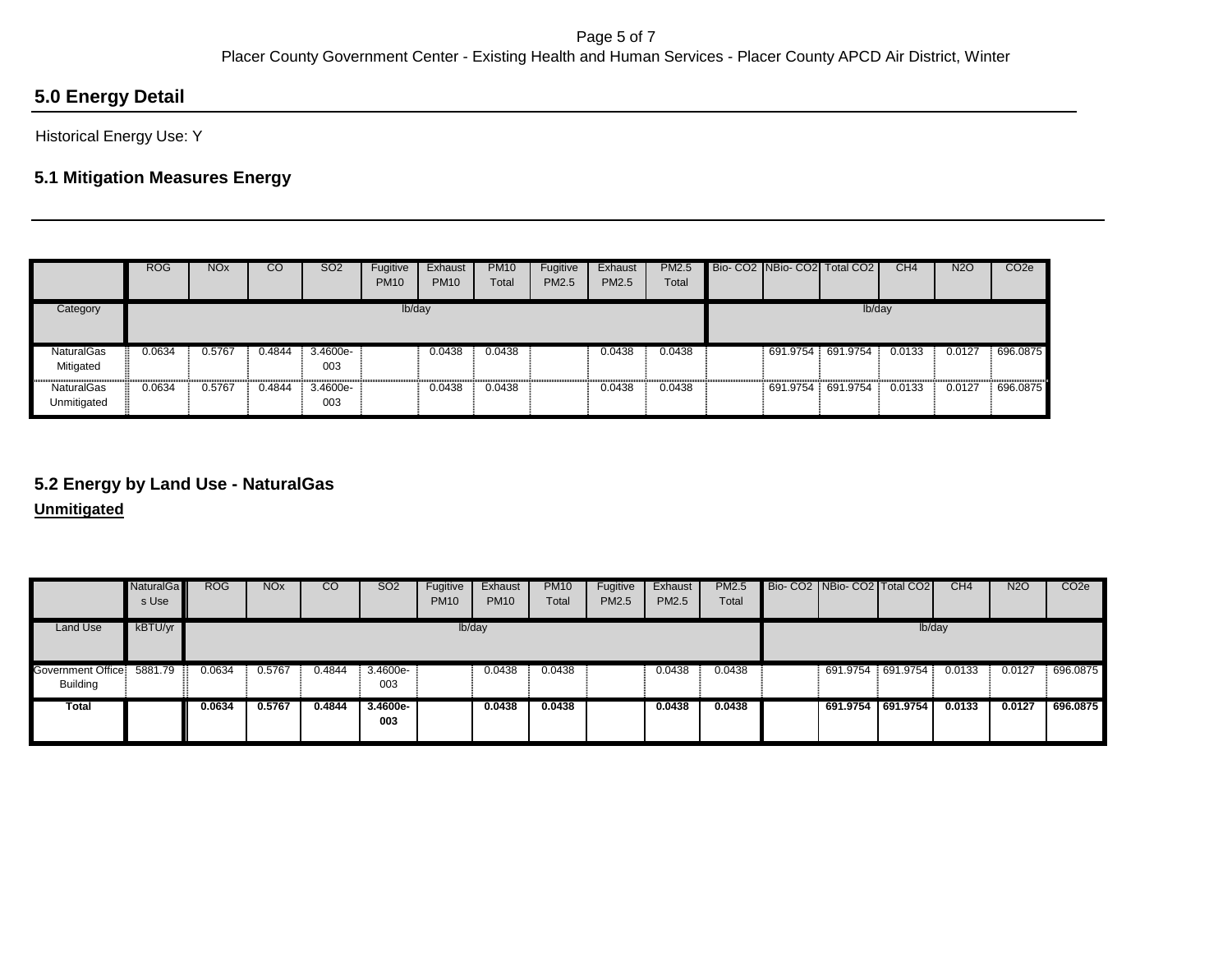#### **Mitigated**

|                                       | NaturalGa<br>s Use | <b>ROG</b> | <b>NO<sub>x</sub></b> | CO     | SO <sub>2</sub>   | Fugitive<br><b>PM10</b> | Exhaust<br><b>PM10</b> | <b>PM10</b><br>Total | Fugitive<br>PM2.5 | Exhaust<br>PM2.5 | <b>PM2.5</b><br>Total |  | Bio- CO2   NBio- CO2   Total CO2 |  | CH <sub>4</sub> | N <sub>2</sub> O | CO <sub>2e</sub> |  |  |  |
|---------------------------------------|--------------------|------------|-----------------------|--------|-------------------|-------------------------|------------------------|----------------------|-------------------|------------------|-----------------------|--|----------------------------------|--|-----------------|------------------|------------------|--|--|--|
| Land Use                              | kBTU/yr            | lb/day     |                       |        |                   |                         |                        |                      |                   |                  |                       |  | Ib/day                           |  |                 |                  |                  |  |  |  |
| Government Office:<br><b>Building</b> | 5.88179            | 0.0634     | 0.5767                | 0.4844 | 3.4600e-<br>003   |                         | 0.0438                 | 0.0438               |                   | 0.0438           | 0.0438                |  | 691.9754 691.9754                |  | 0.0133          | 0.0127           | 696.0875         |  |  |  |
| <b>Total</b>                          |                    | 0.0634     | 0.5767                | 0.4844 | $3.4600e-$<br>003 |                         | 0.0438                 | 0.0438               |                   | 0.0438           | 0.0438                |  | 691.9754 691.9754                |  | 0.0133          | 0.0127           | 696.0875         |  |  |  |

# **6.0 Area Detail**

### **6.1 Mitigation Measures Area**

|             | <b>ROG</b> | <b>NO<sub>x</sub></b> | CO     | SO <sub>2</sub> | Fugitive<br><b>PM10</b> | Exhaust<br><b>PM10</b> | <b>PM10</b><br>Total | Fugitive<br><b>PM2.5</b> | Exhaust<br><b>PM2.5</b> | PM2.5<br>Total  |  |        | Bio-CO2 NBio-CO2 Total CO2 | CH <sub>4</sub> | <b>N2O</b> | CO <sub>2e</sub> |  |  |  |
|-------------|------------|-----------------------|--------|-----------------|-------------------------|------------------------|----------------------|--------------------------|-------------------------|-----------------|--|--------|----------------------------|-----------------|------------|------------------|--|--|--|
| Category    | lb/day     |                       |        |                 |                         |                        |                      |                          |                         |                 |  | lb/day |                            |                 |            |                  |  |  |  |
| Mitigated   | 2.5644     | 1.0000e-<br>004       | 0.0110 | 0.0000          |                         | 4.0000e-<br>005        | 4.0000e-<br>005      |                          | 4.0000e-<br>005         | 4.0000e-<br>005 |  | 0.0234 | 0.0234                     | 6.0000e-<br>005 |            | 0.0250           |  |  |  |
| Unmitigated | 2.5644     | 1.0000e-<br>004       | 0.0110 | 0.0000          |                         | 4.0000e-<br>005        | 4.0000e-<br>005      |                          | 4.0000e-<br>005         | 4.0000e-<br>005 |  | 0.0234 | 0.0234                     | 6.0000e-<br>005 |            | 0.0250           |  |  |  |